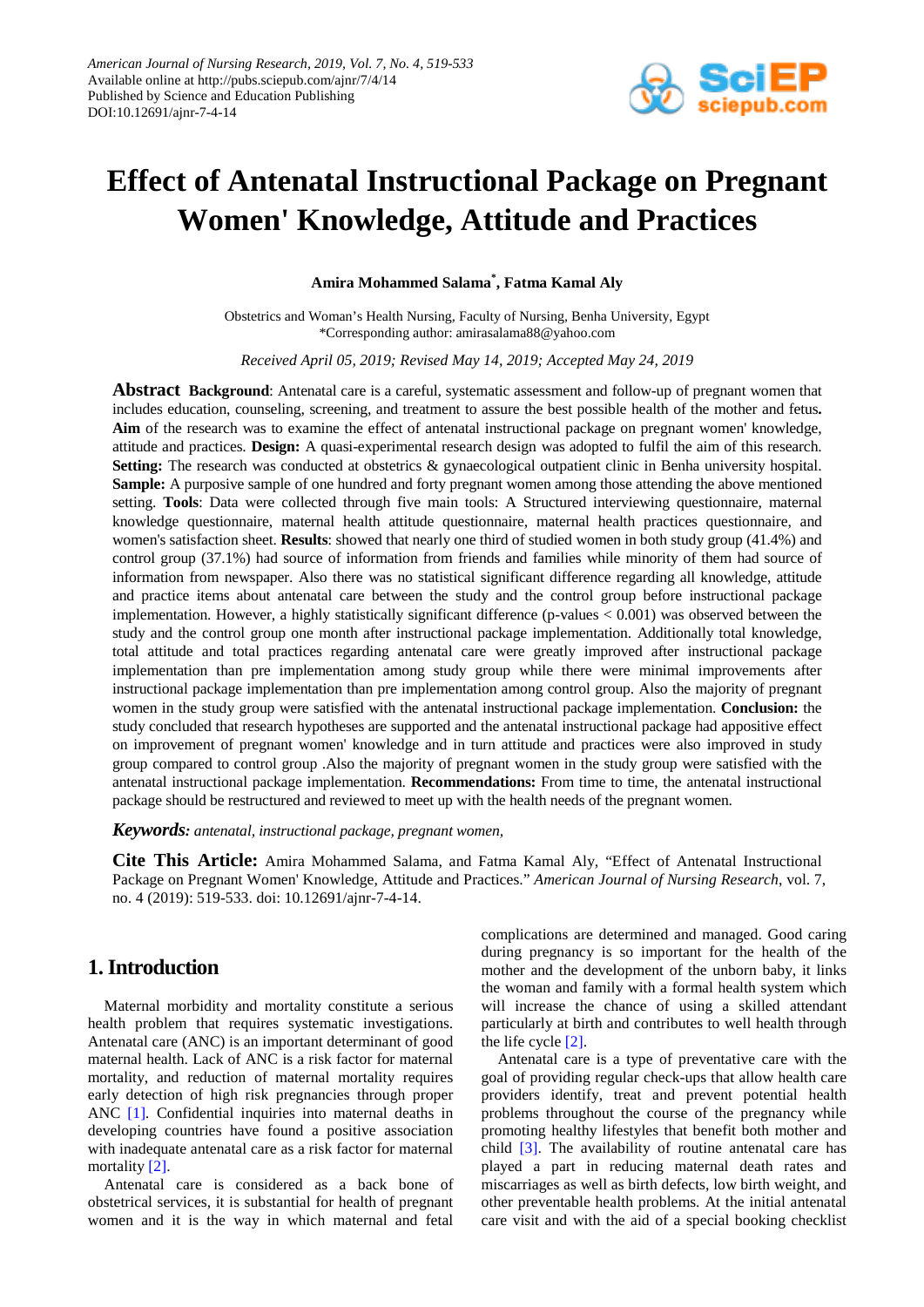the pregnant women become classified as either normal risk or high risk [\[4\].](#page-13-3)

Antenatal care consists of a routine number of scheduled visits aiming at screening and detection of conditions likely to increase adverse effects during pregnancy to ensure healthy outcomes for women and newborn; provide therapeutic interventions and timely treatment of possible complications in pregnancy; and educate pregnant women about planning for safe birth, emergencies during pregnancy, and how to deal with these. [\[5\].](#page-13-4) Through the focused antenatal care approach, WHO recommends four ANC visits in low-risk pregnancies, with the first visit in the first trimester, ideally before 12 weeks, but no later than 16 weeks, and the second, third, and fourth visits at 24–28, 32, and 36 weeks, respectively. [\[6\].](#page-13-5)

Roughly, a thousand mothers all around the world die daily due to pregnancy and delivery related causes. [\[7\],](#page-13-6) which resemble 25% of maternal deaths according to World Health Organization. Although, maternal mortality rates in the past 25 years has decreased by about 44%, it is still considered by WHO to be intolerably immense. The vast majority of these fatalities take place in low-resource settings, and hence preventable in a great measure. This matter of concern, therefore, was a first priority in the Millennium Development Goals acknowledged by the international community in 2000 which obligate the medical community globally to promote maternal health as one of their recommendation[s \[8\].](#page-13-7)

Early entry to ANC is important for early detection and treatment of adverse pregnancy-related outcomes as it provides expecting mothers with information that enable them to identify potential warning signs of malfunction or abnormalities during pregnancy as well as strategies to adhere to prescribed treatments and referrals. It has been shown that approximately 80% of maternal mortality could be prevented if the affected mother had a timely access to the essential maternity and basic health-care services [\[9\].](#page-14-0)

Health knowledge is an important element to enable women to be aware of health status and the importance of appropriate ANC as satisfaction of the women seeking help, is one of the most important qualitative indexes of health care provision, and has a very special importance in prenatal care. Satisfying pregnant women is achieved through satisfying needs and expectations [\[10\].](#page-14-1)

The need of implementing knowledge, attitude and practice of ANC intervention in pregnant women it has been showed that as a package comprising the following interlocking system includes interventions, early screening, administration of a preventive prophylactic therapy and curative of the various detected risk conditions effectively on the basis of reduced maternal complications [\[11\].](#page-14-2)

Health care provider consider ANC as an important opportunity for discussing a pregnant women about health behaviour during pregnancy and about recognizing complications that may arise during pregnancy through screening for conditions likely to increase adverse outcomes, providing therapeutic interventions known to be beneficial, and educating pregnant women about planning for a safe birth, emergencies during pregnancy, and how to deal with the[m \[12\].](#page-14-3)

Nurses during antenatal care could provide pregnant women with valuable information and advices that could help pregnant women during pregnancy and delivery to avoid high rates of death that result from inappropriate knowledge about antenatal care [\[13\].](#page-14-4) During antenatal period, supplementing pregnant women with folic acid, Calcium and important vitamins as well as providing the mother with care and information could assist the family to overcome pregnancy complications and promotion of breast feeding [\[14\].](#page-14-5)

#### **1.1. Significance of the Research**

Each year, approximately one third of a million women worldwide die due to pregnancy related conditions; 99% of these deaths occur in developing countries of Africa and Asia and approximately three quarter of them are considered avoidable [\[15\].](#page-14-6) Preventing problems for mothers and babies depends on an operational continuum of care with accessible high quality care before and during pregnancy, childbirth and the postnatal period, and this also depends on the support available to help pregnant women reach services particularly when complications occur [\[16\].](#page-14-7)

#### **1.2. Aim of the Research**

This research aims to examine the effect of antenatal instructional package on pregnant women' knowledge, attitude and practices. This aim will be achieved through the following objectives:

- 1. Assessing knowledge, attitude and practices of pregnant women regarding antenatal care.
- 2. Designing and implementing antenatal instructional package.
- 3. Evaluating the outcome of antenatal instructional package.

## **1.3. Research Hypotheses**

**H1**- Pregnant women who will receive antenatal instructional package will exhibit better knowledge, attitude and practices than those who won't.

**H2-** Pregnant women of study group will be satisfied with antenatal instructional package.

# **2. Subjects and Method**

#### **2.1. Research Design**

A quasi-experimental research design was used (time series design) pre/post-test, two groups were studied.

## **2.2. Setting**

This research was conducted at obstetrics & gynaecological outpatient clinic in Benha university hospital which includes one room divided into diagnostic and examination areas. As well as, waiting area for women admission where the researchers interviewed the recruited women to implement the antenatal instructional package. This clinic provides services of obstetrics and gynaecological care, family planning counseling and any outpatient procedures. It started from 9am to 12pm.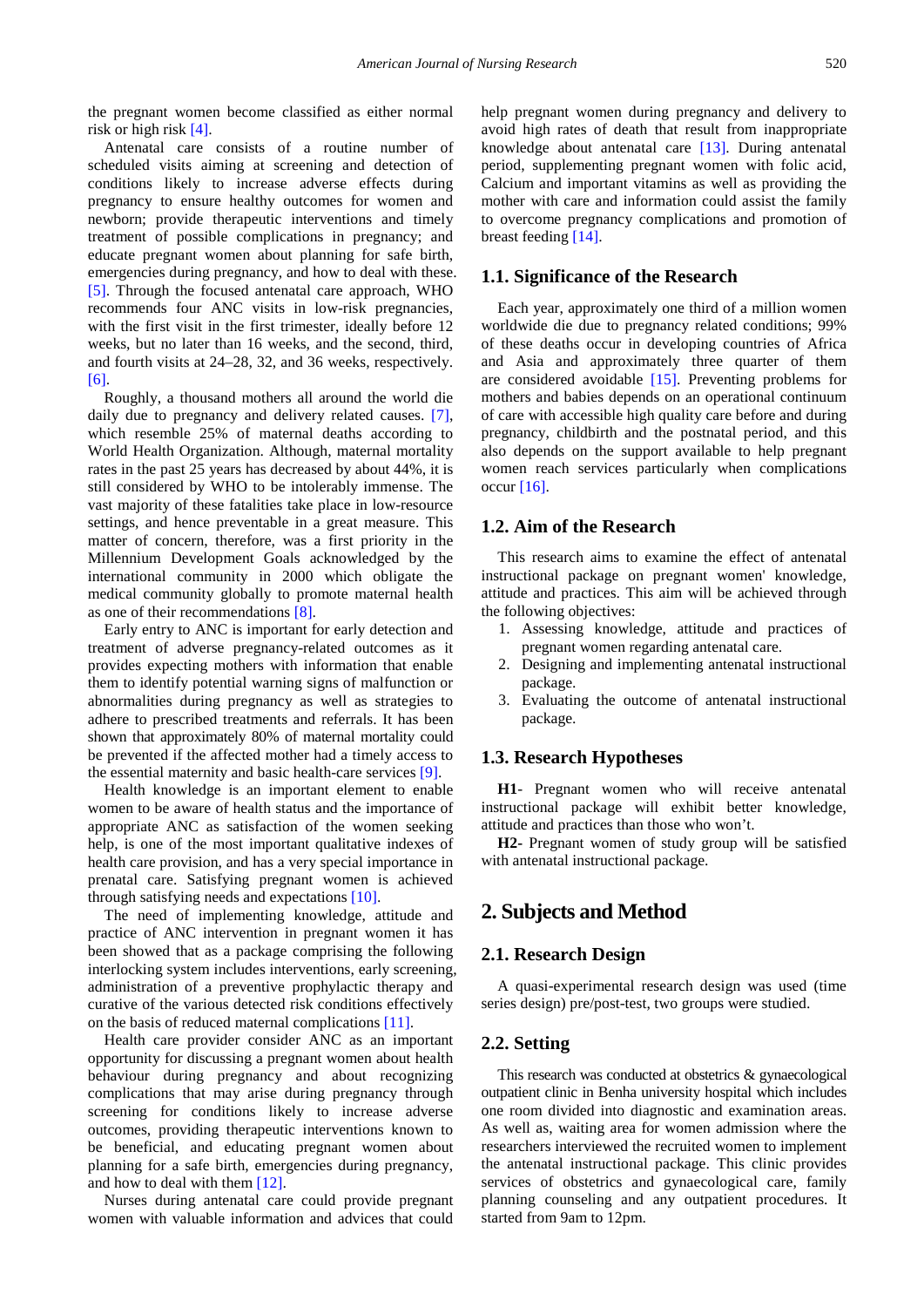## **2.3. Sampling**

A purposive sample of (140) pregnant women among those attending the above mentioned setting for a period of six months. Women were randomly divided into two groups (control group= 70 women who received routine care and study group= 70 women who received the antenatal instructional package). The studied sample was selected according to the following **inclusion criteria:** The woman must be confirmed pregnant and agree to participate in the study, women attending antenatal clinic at first trimester of pregnancy, women can read and write and women with no pregnancy complications and free from any medical disorders.

# **2.4. Tools of Data Collection**

Data were collected through five main tools.

#### **2.4.1. First Tool**

**-** A Structured interviewing questionnaire.

It was designed by the researchers after reviewing related literature [\[14,17,18\],](#page-14-5) it was written in an Arabic language. It was consisted of two parts:

**The first part: -** Socio-demographic data of women, it consisted of (age, residence, level of education, occupation, income and transportation to access health facility).

**The second part**: - Obstetrical history of women, it consisted of (gestational age, No. of pregnancies).

#### **2.4.2. Second Tool**

**-** Maternal Knowledge Questionnaire

Maternal knowledge questionnaire was adapted from [\[19\]](#page-14-8) and was translated into Arabic language by the researchers. The 40- close-ended items questionnaire designed to measure maternal knowledge regarding antenatal care and consisted of (6) sections. Section (1) general knowledge regarding antenatal care (5 items), section (2) knowledge about lifestyle modifications during pregnancy (7 items), section (3) knowledge about minor discomfort during pregnancy (8 items), section (4) knowledge about danger signs during pregnancy (7 items), section (5) knowledge about diet system during pregnancy (6 items), and section (6) knowledge about the necessary investigations during pregnancy (7 items).

#### **Scoring**

The pregnant women who checked an item (yes) was given (2), while the one who checked an item (No) was given (1) and the one who checked an item (Don't know) was given (0). As well as, women' total knowledge score was classified as the following:

- Poor when the total score was less than 60%
- Average when the total score was 60% to less than 75%
- Good when total score was 75% to 100%.

## **2.4.3. Third Tool**

Maternal Health Attitude Questionnaire (MHAQ):

The MHAQ was adapted from [\[10\]](#page-14-1) and was translated into Arabic language by the researchers. The 15 items questionnaire to assess attitude focused on dietary habits changes, supplementation of iron and folic acid, the effect of smoking on mother and fetus, effects of alcohol on the health of mother and fetus, dental care, effect of tight clothes on the health of the fetus, visits, investigations, and the opinion of the woman about the place of delivery.

## **Scoring:**

The MHAQ has a three point Likert-type scale ranging from 1 (agree), 2 (neutral) and 3 (disagree). An overall score of the MHAQ is a calculation of the mean of responses from all items. As well as women' total attitude score was classified as the following:

- Negative attitude when the total attitude score was less than 60%
- Positive attitude when the total attitude score was 60-100%.

#### **2.4.4. Fourth Tool**

**-** Maternal Health Practices Questionnaire:

It was designed by the researchers after reviewing related literature [\[10,20\].](#page-14-1) It was written in an Arabic language. It was consisted of 20-items which designed to measure maternal practices regarding antenatal care. Items focused on the regularity of Ante Natal Care visits, avoiding tea and coffee drinks, brushing teeth, avoiding tight clothes, avoiding high heel shoes, bathing in standing position, rest and sleep, getting exercise, choose a diet low in fat, limit use of sugars, increase protein intake, increase green leafy vegetables, increase milk intake, increase fluid intake, taking iron and folic acid tablets, monitor blood pressure regularly and report any unusual signs or symptoms to a physician.

#### **Scoring:**

The items were judged according to three point likert scale continuum from never (1), sometimes (2), and always (3). Then, summing up the scores of the items and the overall scores gave the health practices score. As well as women' total practices score was classified as the following:

- Poor when the total score was less than 60%.
- Fair when the total score was 60% to less than 75%.
- Good when total score was 75% to 100%.

#### **2.4.5. Fifth Tool**

**-** Women's Satisfaction Sheet:

Women's satisfaction was evaluated by using a visual analog satisfaction scale (VASS). The VAS was adopted from [\[21\].](#page-14-9) The VAS scale is an instrument in which 0 (zero) represents that the subject was unsatisfied with the antenatal instructional package implementation and 10 highly satisfied. **Scoring:**

- $\bullet$  0 = Unsatisfied
- $\bullet$  1-9 = Satisfied
- $\bullet$  10 = Highly satisfied.

## **2.5. Method**

The research was executed according to the following steps:

#### **2.5.1. Administrative Approval**

This research was conducted under the approval of the Faculty of Nursing Ethical Committee, Benha University. An official permission was obtained from the directors of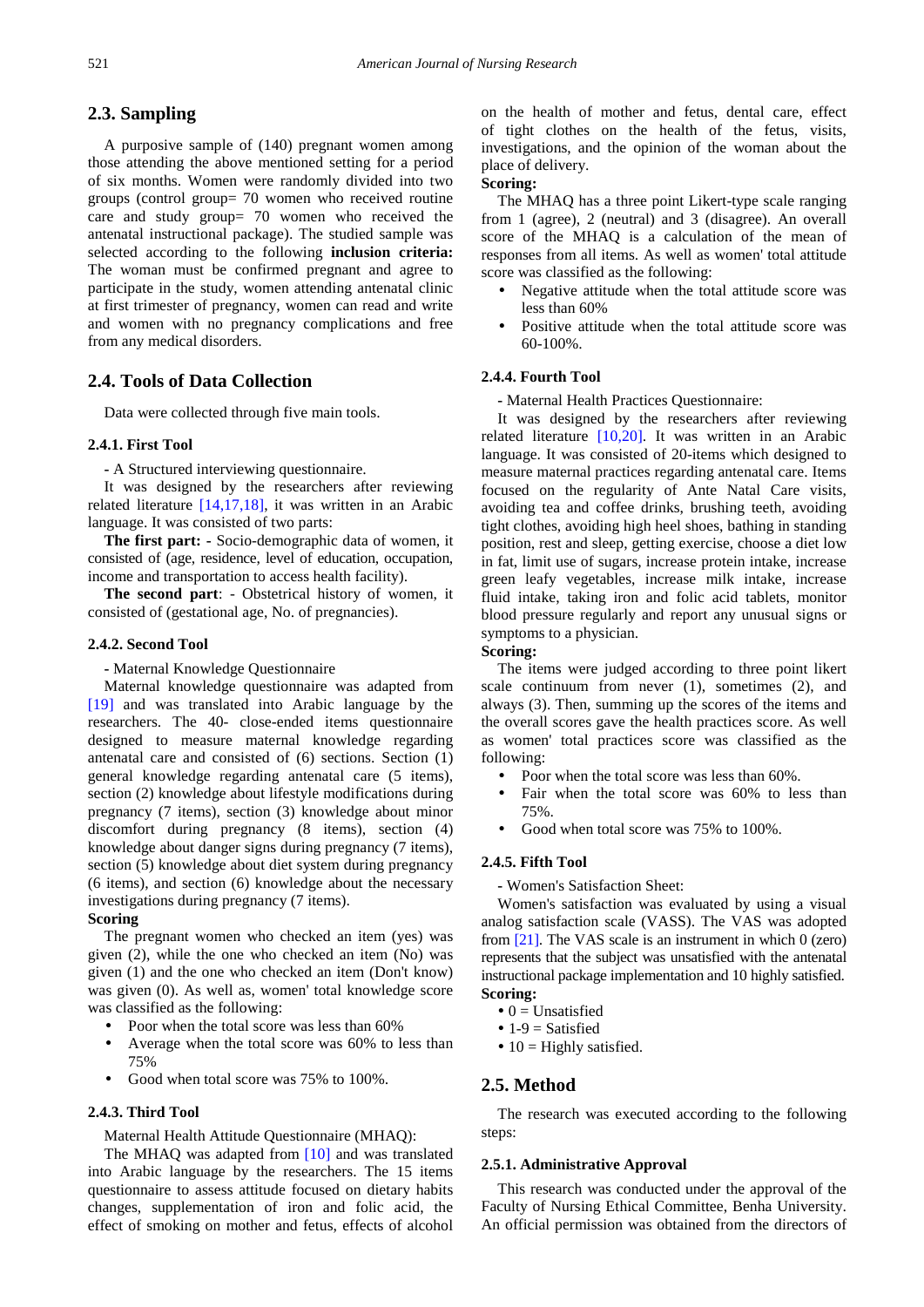the pre-mentioned setting to conduct the study after explaining its purpose.

## **2.5.2. Validity**

The tools of data collection were submitted to a panel of three nursing experts in the field of obstetrics and gynaecology to test the content validity, modification were carried out according to the panel' judgments on clarity of sentences and the appropriateness of content.

#### **2.5.3. Reliability**

The reliability was done by Cronbach's Alpha coefficient test which revealed that each of the five tools consisted of relatively homogenous items as indicated by the moderate to high reliability of each tool was (0.86).

#### **2.5.4. Ethical Considerations**

- Approvals of women were obtained before data collection and after explaining the purpose of the research.
- Anonymity was assured as the filled questionnaire sheets were given a code number (not by names).
- The women were ensured that questionnaire sheet will be used only for the purpose of the research and will be discarded at the end of the research.
- The research maneuvers do not entail any harmful effects on participation.
- The women who participated in the research were informed about having the right to withdraw at any time without giving any reason.

#### **2.5.5. A Pilot Study**

The pilot study was carried out on 10% of total duration of collected data (18 days) to test the simplicity, clarity and applicability of the study tools as well as estimation of the time needed to fill the questionnaire. According to the results of the pilot study, required modifications were done in the form of adding, omission or paraphrasing of some questions. Women involved in the pilot excluded from the study to avoid contamination of the sample.

#### **The purposes of the pilot study were to:**

- Ascertain the clarity and the applicability of the tools
- Ascertain the relevance and content validity of the tools.
- Estimate the time needed to complete the sheet.
- Detect any problem peculiar to the statements such as sequence and clarity that might interfere with the process of data collection. The necessary changes were undertaken.

#### **The results of the pilot study:**

After conducting the pilot study, it was found that:

- The tools were clear and applicable; however, few words were modified
- Tools were relevant and valid.
- No problem that interferes with the process of data collection was detected.
- Following this pilot study the tools were made ready for use.

#### **2.5.6. Field Work**

To fulfil the aim of this research, the following phases were adopted, preparatory phase, interviewing and assessment phase, planning phase, implementation of the antenatal instructional package phase and evaluation phase. These phases were carried out from the beginning of August, 2018 and completed at the end of January, 2019 covering six months. The researcher visited the previously mentioned setting three days/week, (Sunday, Tuesday, Thursday), from 9.00 Am to 12.00 Pm.

#### **A. Preparatory phase:**

The preparatory phase was the first phase of the research, the researchers carried out through review of local and international related literature about the various aspects of the research problem. This helped the researchers to be acquainted with magnitude and seriousness of the problem, and guided the researchers to prepare the required data collection tools.

#### **B. Interviewing and assessment phase:**

This phase encompassed interviewing both control and study group. Interviewing began first with control group to avoid bias then with study group. At the beginning of interview the researchers greeted the woman, introduced herself to each woman included in the research, explained the purpose of the research and provided the woman with all information about the research (purpose, duration, and activities) and take oral consent to participate in the research. Data were collected by the researchers through administration of the tools (A structured interviewing questionnaire, maternal knowledge questionnaire, maternal health attitude questionnaire and maternal health practices questionnaire) to each woman. Average time for the completion of each woman interview was around (15-20 minutes). A number of interviewed women / week ranged from (6-8) women.

#### **C. Planning phase:**

Based on results obtained from study group during assessment phase, the antenatal instructional package was developed by the researchers in a form of printed Arabic booklet to satisfy the studied pregnant women's deficit knowledge, attitude and practices regarding antenatal care during pregnancy. Sessions number and its contents, different methods of teaching, and instructional media were determined accordingly to study group. Objectives of antenatal instructional package were constructed and included the following:

## **2.6. General Objectives**

By the end of the antenatal instructional package' sessions, each woman in the study group will be able to acquire essential knowledge, healthy attitude and healthy practices regarding antenatal care and will be satisfied with the instructional package regarding antenatal care.

## **2.7. Specific Objectives**

By the end of the antenatal instructional package' sessions, each woman in the study group will be able to:

- Define antenatal care.
- Discuss lifestyle during pregnancy.
- Identify diet system during pregnancy.
- Enumerate minor disturbance of pregnancy.
- Discuss danger signs of pregnancy.
- Identify the frequency of antenatal care visits.
- Identify the necessary investigations during pregnancy.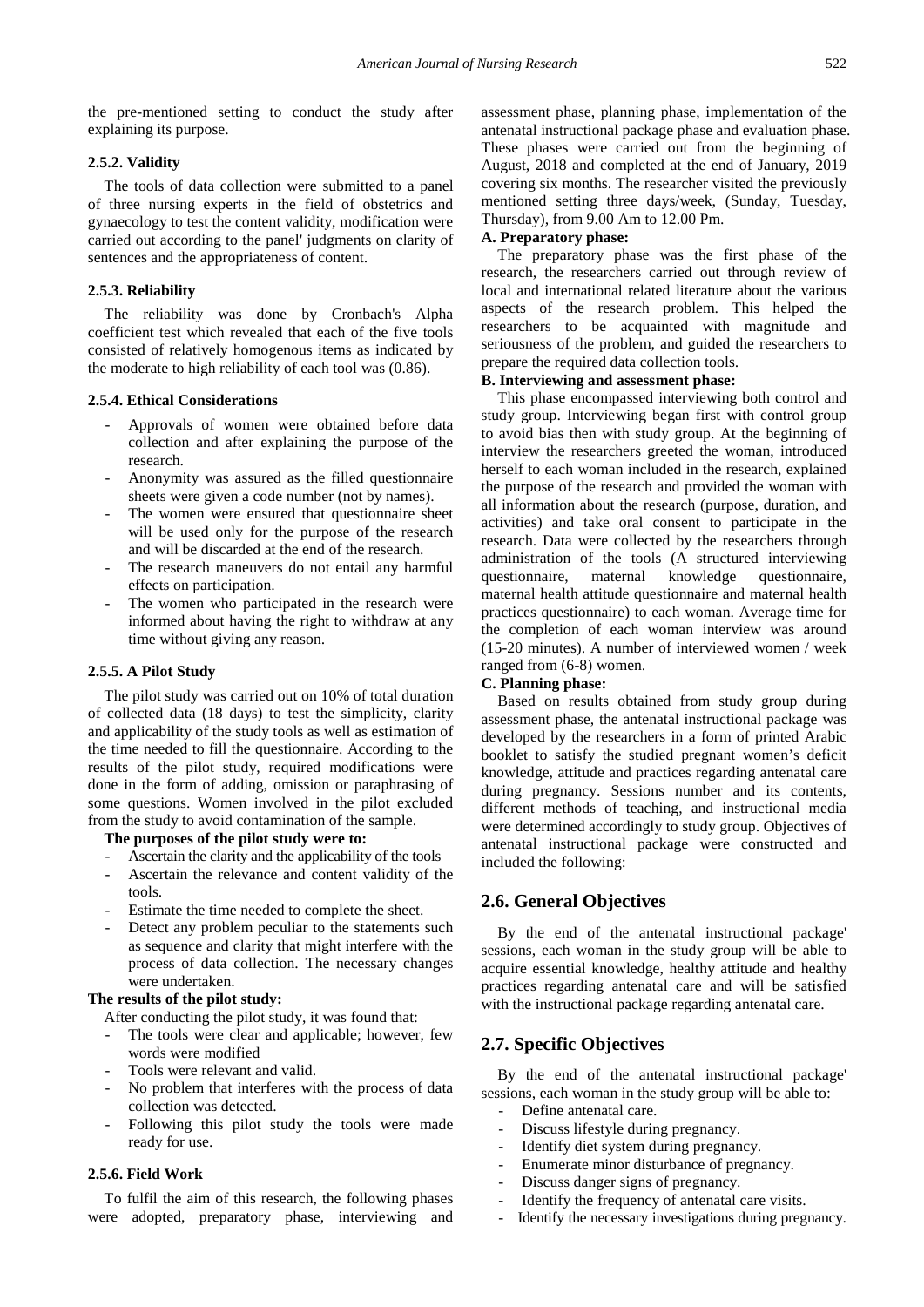- Adopt healthy attitude and practices during pregnancy.

## **A. Implementation of the antenatal instructional package phase:**

Pregnant women in the control group received only routine care by hospital staff while pregnant women in the study group received routine care by hospital staff, in addition to participated in the antenatal instructional package through three scheduled sessions.

Each session took about 45-60 minutes. At the beginning of the first session women were oriented with the antenatal instructional package' contents. Each woman was informed about the time of the next sessions at the end of the session. The subsequent session started by a feedback about the previous session and the objectives of the new session, simple Arabic language was used to suit women' level of understanding. At the end of each session, women' questions were discussed to correct any misunderstanding.

The **first session** of the antenatal instructional package implementation began during the women' first visit that follow the interviewing phase and included, definition of antenatal care, lifestyle during pregnancy and diet system during pregnancy, the **second session** of the antenatal instructional package implementation began during the women' second visit that included, minor disturbance of pregnancy and warning signs of pregnancy and the **third session** of the antenatal instructional package implementation began during the women' third visit that included, frequency of antenatal care visits, the necessary investigations during pregnancy and healthy practices during pregnancy. These sessions were repeated to each subgroup of (4-6) women.

Different methods of teaching were used such as discussion, demonstration, re-demonstration and brainstorming. Instructional media included videos contain all content of the ANC instructional package and educational booklet about antenatal care which constructed by the researchers in a simple Arabic language after reviewing the related literatures were distributed to all recruited women in the study to achieve its objectives.

#### **B- Evaluation phase:**

The effectiveness of the antenatal instructional package was evaluated one month after antenatal instructional package implementation using the same format of tools which used before implementation for both groups. Evaluation started first with control group then with study group to avoid bias. As well as, the women's satisfaction regarding the antenatal instructional package implementation was evaluated using visual analog satisfaction scale. At almost time the researchers followed women via telephone. Also, according to principles of ethics in research, the members of the control group were provided by the educational booklet that prepared by the researchers after evaluation.

## **2.8. Statistical Design**

Data was verified prior to computerized entry. The Statistical Package for Social Sciences (SPSS version 22.0) was used for that purpose, followed by data tabulation and analysis. Descriptive statistics were applied (e.g., mean,

standard deviation, frequency and percentages). Test of significance (t test, chi-square). A significant level value was considered when p≤0.05. In addition, A highly significant level value was considered when  $p<0.001$ .

## **2.9. Limitation of the Research**

Sometimes the sessions were protracted due to noise and other individuals' interruption.

# **3. Results**

[Table 1](#page-5-0) reveals that there was no statistically significant difference between study and control group regarding socio demographic characteristics.

[Table 2](#page-5-1) clarifies that there was no statistically significant difference between study and control group regarding obstetric history.

[Figure 1](#page-5-2) shows that nearly one third of studied women in both study group  $(41.4\%)$  and control group  $(37.1\%)$ had source of information from friends and families while minority of them had source of information from newspaper.

[Table 3](#page-6-0) shows that, there was no statistical significant difference regarding all knowledge items about antenatal care between the study and the control group before instructional package implementation. However, a highly statistically significant difference (p-values < 0.001) was observed regarding all knowledge items about antenatal care between the study and the control group one month after instructional package implementation.

[Figure 2](#page-6-1) represents that total knowledge score regarding antenatal care were greatly improved one month after instructional package implementation than before implementation among study group while there were minimal improvement in total knowledge score one month after instructional package implementation than before implementation among control group.

[Table 4](#page-7-0) clarifies that, there was no statistical significant difference regarding all attitude items about antenatal care between the study and the control group before instructional package implementation. However, a highly statistically significant difference (p-values  $< 0.001$ ) was observed regarding all attitude items about antenatal care between the study and the control group one month after instructional package implementation.

[Figure 3](#page-8-0) represents that total attitude regarding antenatal care were greatly improved one month after instructional package implementation than before implementation among study group while there were minimal improvements in total attitude one month after instructional package implementation than before implementation among control group.

[Table 5](#page-8-1) shows that, there was no statistical significant difference regarding all practices item about antenatal care between the study and the control group before instructional package implementation. However, a highly statistically significant difference (p-values < 0.001) was observed regarding all practices item about antenatal care between the study and the control group one month after instructional package implementation.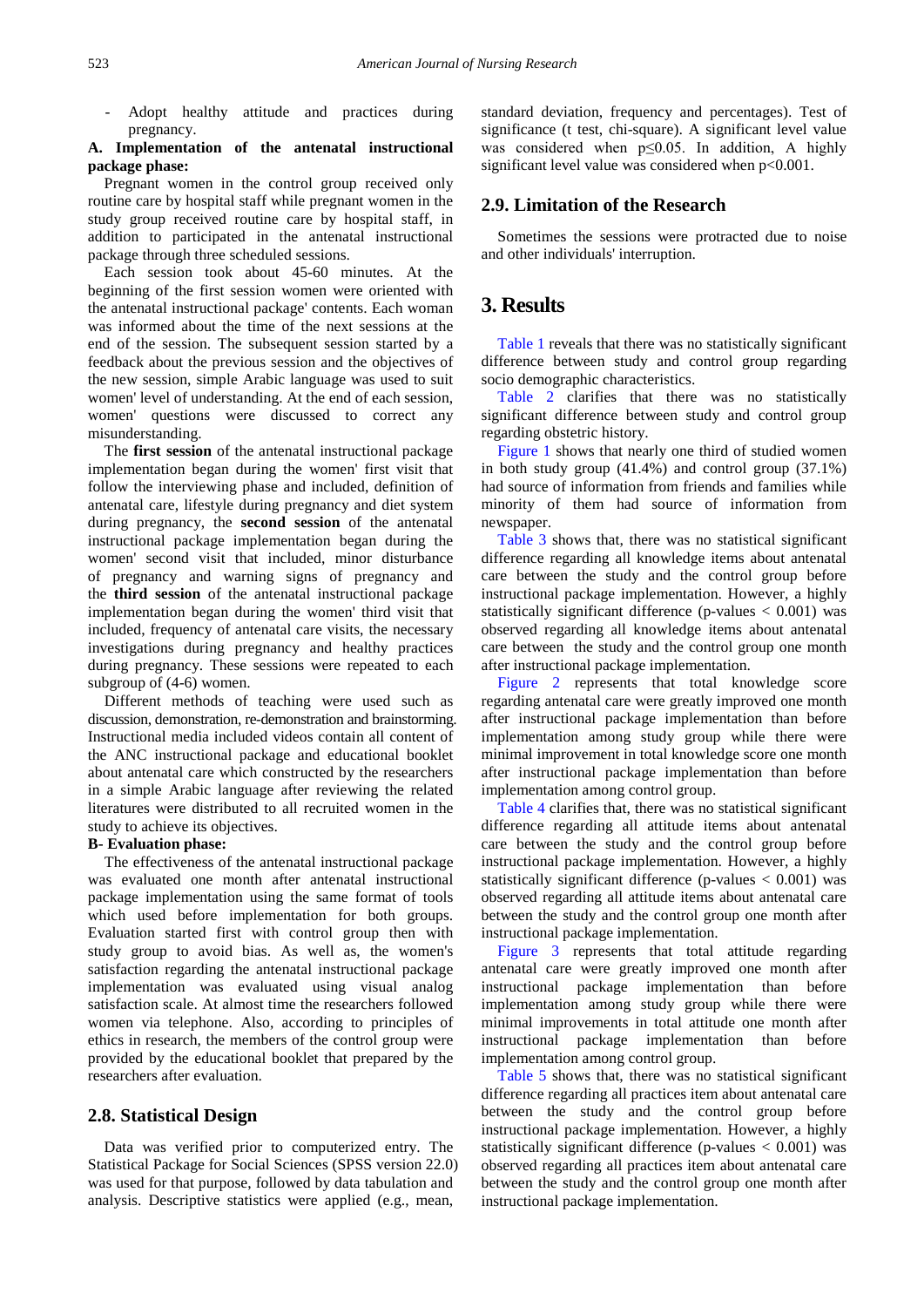|  | Table 1. Distribution of studied groups regarding socio-demographic characteristics (n=140) |  |  |  |
|--|---------------------------------------------------------------------------------------------|--|--|--|
|  |                                                                                             |  |  |  |

<span id="page-5-0"></span>

| Socio-demographic characteristics |                 | Study group<br>$n=70$ |                | Control group<br>$n=70$ | ${\bf X}^2$ | p-value |
|-----------------------------------|-----------------|-----------------------|----------------|-------------------------|-------------|---------|
|                                   | N <sub>0</sub>  | $\%$                  | N <sub>0</sub> | $\%$                    |             |         |
| Age (years)                       |                 |                       |                |                         |             |         |
| $<$ 25 years                      | 24              | 34.3                  | 30             | 42.9                    |             |         |
| $25 - 30$ years                   | 38              | 54.3                  | 32             | 45.7                    |             | < 0.05  |
| $30 - 35$ years                   | 8               | 11.4                  | 8              | 11.4                    | 1.18        |         |
| Mean $\pm SD$                     |                 | $24.81 \pm 4.54$      |                | $25.85 \pm 4.11$        |             |         |
| <b>Residence</b>                  |                 |                       |                |                         |             |         |
| Rural                             | 47              | 67.1                  | 41             | 58.6                    | 1.10        | < 0.05  |
| Urban                             | 23              | 32.9                  | 29             | 41.4                    |             |         |
| <b>Educational level</b>          |                 |                       |                |                         |             |         |
| Primary education                 | $\tau$          | 10.0                  | 10             | 14.3                    |             |         |
| Preparatory education             | $7\phantom{.0}$ | 10.0                  | 11             | 15.7                    |             |         |
| Secondary education               | 32              | 45.7                  | 28             | 40.0                    | 1.88        | < 0.05  |
| University education              | 24              | 34.3                  | 21             | 30.0                    |             |         |
| Occupation                        |                 |                       |                |                         |             |         |
| Housewife                         | 17              | 24.3                  | 17             | 24.3                    |             |         |
| Employed                          | 41              | 58.6                  | 37             | 52.9                    | 0.77        | < 0.05  |
| <b>Students</b>                   | 12              | 17.1                  | 16             | 22.9                    |             |         |
| <b>Income</b>                     |                 |                       |                |                         |             |         |
| Enough                            | 58              | 82.9                  | 61             | 87.1                    |             |         |
| Not enough                        | 12              | 17.1                  | 9              | 12.9                    | 0.50        | < 0.05  |
| <b>Transportation</b>             |                 |                       |                |                         |             |         |
| Motorcycle                        | 18              | 25.7                  | 20             | 28.6                    |             |         |
| Car                               | 29              | 41.4                  | 24             | 34.3                    | 0.76        | < 0.05  |
| Walking                           | 23              | 32.9                  | 26             | 37.1                    |             |         |

**Table 2. Distribution of studied groups regarding obstetric history (n=140)**

<span id="page-5-1"></span>

| <b>Obstetric history</b> | Study group<br>$n=70$ |      |             | Control group<br>$n=70$ | ${\bf X}^2$ | p-value |  |  |  |  |
|--------------------------|-----------------------|------|-------------|-------------------------|-------------|---------|--|--|--|--|
|                          | N <sub>0</sub>        | %    | No.<br>$\%$ |                         |             |         |  |  |  |  |
| Number of pregnancy      |                       |      |             |                         |             |         |  |  |  |  |
| One                      | 35                    | 50.0 | 31          | 44.3                    |             |         |  |  |  |  |
| Two                      | 23                    | 32.9 | 23          | 32.9                    | 0.81        | < 0.05  |  |  |  |  |
| Three or more            | 12                    | 17.1 | 16          | 22.9                    |             |         |  |  |  |  |
| <b>Gestational age</b>   |                       |      |             |                         |             |         |  |  |  |  |
| Within 4 weeks           | 6                     | 8.6  |             | 10.0                    |             |         |  |  |  |  |
| 4weeks-8weeks            | 44                    | 62.9 | 39          | 55.7                    | 0.74        | < 0.05  |  |  |  |  |
| 8weeks-12weeks           | 20                    | 28.6 | 24          | 34.3                    |             |         |  |  |  |  |

<span id="page-5-2"></span>

**Figure 1.** Frequency distribution of studied groups regarding source of information about ANC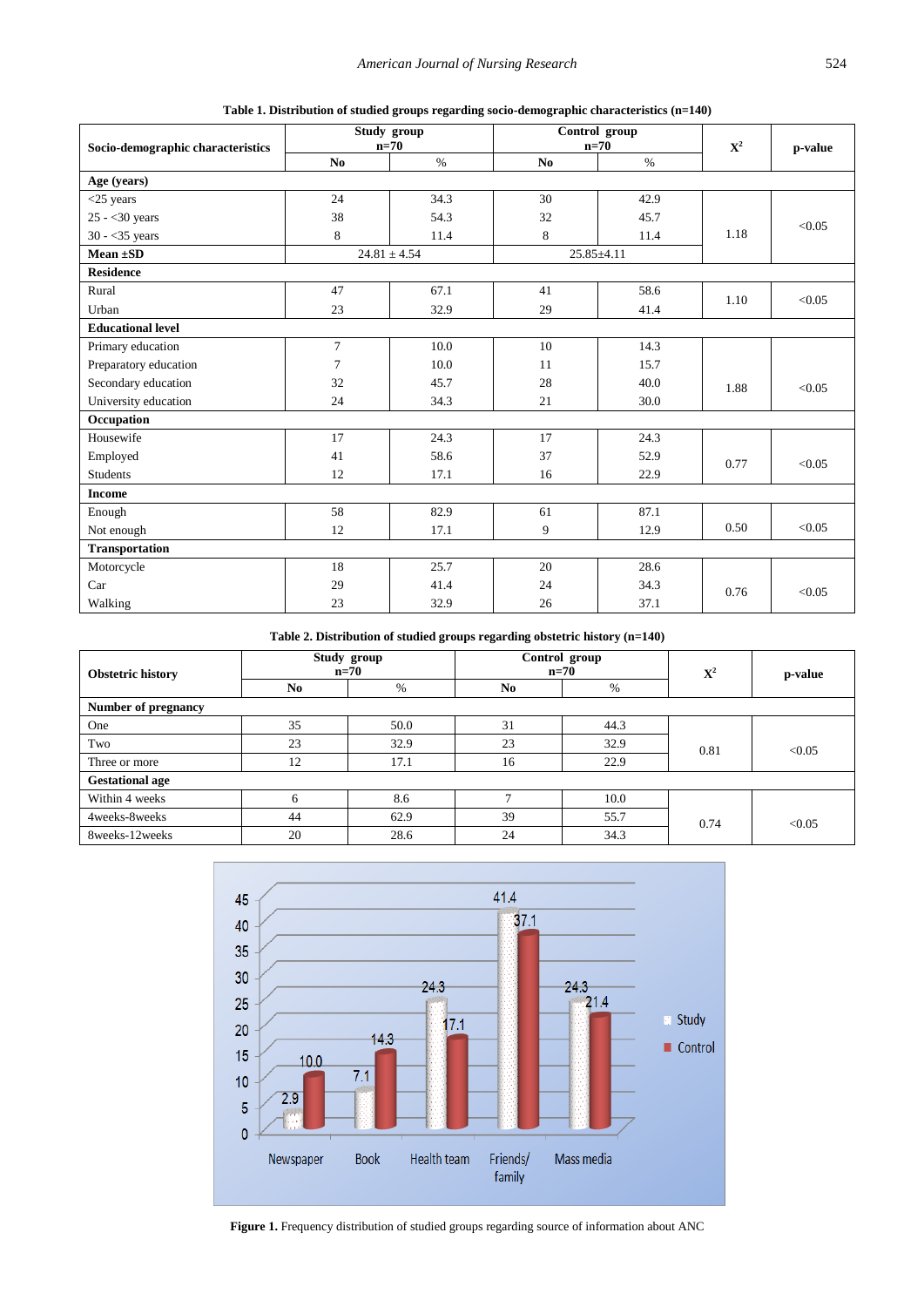<span id="page-6-0"></span>

|                                                                 | <b>Before instructional package</b><br>implementation |                                                  |                |               |             | One month after instructional package<br>implementation |                |                       |                        |                         |             |          |  |  |
|-----------------------------------------------------------------|-------------------------------------------------------|--------------------------------------------------|----------------|---------------|-------------|---------------------------------------------------------|----------------|-----------------------|------------------------|-------------------------|-------------|----------|--|--|
| Knowledge<br>items                                              |                                                       | Study group<br>Control group<br>$n=70$<br>$n=70$ |                |               | ${\bf X}^2$ | p-value                                                 |                | Study group<br>$n=70$ |                        | Control group<br>$n=70$ | ${\bf X}^2$ | p-value  |  |  |
|                                                                 | N <sub>0</sub>                                        | $\frac{0}{0}$                                    | N <sub>0</sub> | $\frac{0}{0}$ |             |                                                         | N <sub>0</sub> | $\frac{0}{0}$         | $\mathbf{n}\mathbf{o}$ | $\frac{6}{6}$           |             |          |  |  |
| 1-knowledge about antenatal care visits                         |                                                       |                                                  |                |               |             |                                                         |                |                       |                        |                         |             |          |  |  |
| I don't know                                                    | 18                                                    | 25.7                                             | 16             | 22.9          |             |                                                         | $\tau$         | 10.0                  | 16                     | 22.9                    |             |          |  |  |
| N <sub>o</sub>                                                  | 22                                                    | 31.4                                             | 22             | 31.4          | 0.18        | 0.91                                                    | 6              | 8.6                   | 16                     | 22.9                    | 11.8        | $0.003*$ |  |  |
| Yes                                                             | 30                                                    | 42.9                                             | 32             | 45.7          |             |                                                         | 57             | 81.4                  | 38                     | 54.3                    |             |          |  |  |
| 2-knowledge about lifestyle during pregnancy                    |                                                       |                                                  |                |               |             |                                                         |                |                       |                        |                         |             |          |  |  |
| I don't know                                                    | 11                                                    | 15.7                                             | 13             | 18.6          |             |                                                         | 3              | 4.3                   | 9                      | 12.9                    |             |          |  |  |
| N <sub>o</sub>                                                  | 23                                                    | 32.9                                             | 25             | 35.7          | 0.48        | 0.79                                                    | 6              | 8.6                   | 25                     | 35.7                    | 21.0        | $0.000*$ |  |  |
| Yes                                                             | 36                                                    | 51.4                                             | 32             | 45.7          |             |                                                         |                |                       | 61                     | 87.1                    | 36          | 51.4     |  |  |
| 3-knowledge about minor discomfort during pregnancy             |                                                       |                                                  |                |               |             |                                                         |                |                       |                        |                         |             |          |  |  |
| I don't know                                                    | 27                                                    | 38.6                                             | 23             | 32.9          |             |                                                         | 8              | 11.4                  | 23                     | 32.9                    |             |          |  |  |
| N <sub>0</sub>                                                  | 18                                                    | 25.7                                             | 28             | 40.0          | 3.31        | 0.19                                                    | 20             | 28.6                  | 26                     | 37.1                    | 15.0        | $0.001*$ |  |  |
| Yes                                                             | 25                                                    | 35.7                                             | 19             | 27.1          |             |                                                         | 42             | 60.0                  | 21                     | 30.0                    |             |          |  |  |
| 4-knowledge about danger signs during pregnancy                 |                                                       |                                                  |                |               |             |                                                         |                |                       |                        |                         |             |          |  |  |
| I don't know                                                    | 35                                                    | 50.0                                             | 25             | 35.7          |             |                                                         | $\tau$         | 10.0                  | 23                     | 32.9                    |             |          |  |  |
| No                                                              | 18                                                    | 25.7                                             | 20             | 28.6          | 3.29        | 0.19                                                    | 13             | 18.6                  | 18                     | 25.7                    | 14.9        | $0.001*$ |  |  |
| Yes                                                             | 17                                                    | 24.3                                             | 25             | 35.7          |             |                                                         | 50             | 71.4                  | 29                     | 41.4                    |             |          |  |  |
| 5-knowledge about diet system during pregnancy                  |                                                       |                                                  |                |               |             |                                                         |                |                       |                        |                         |             |          |  |  |
| I don't know                                                    | 24                                                    | 34.3                                             | 22             | 31.4          |             |                                                         | $\overline{7}$ | 10.0                  | 21                     | 30.0                    |             |          |  |  |
| N <sub>o</sub>                                                  | 27                                                    | 38.6                                             | 26             | 37.1          | 0.32        | 0.85                                                    | 13             | 18.6                  | 22                     | 31.4                    | 16.1        | $0.000*$ |  |  |
| Yes                                                             | 19                                                    | 27.1                                             | 22             | 31.4          |             |                                                         | 50             | 71.4                  | 27                     | 38.6                    |             |          |  |  |
| 6-knowledge about the necessary investigations during pregnancy |                                                       |                                                  |                |               |             |                                                         |                |                       |                        |                         |             |          |  |  |
| I don't know                                                    | 52                                                    | 74.3                                             | 50             | 71.4          |             |                                                         | 14             | 20.0                  | 38                     | 54.3                    |             |          |  |  |
| No                                                              | 9                                                     | 12.9                                             | 10             | 14.3          | 0.14        | 0.93                                                    | 17             | 24.3                  | 10                     | 14.3                    | 17.6        | $0.000*$ |  |  |
| Yes                                                             | 9                                                     | 12.9                                             | 10             | 14.3          |             |                                                         | 39             | 55.7                  | 22                     | 31.4                    |             |          |  |  |

**Table 3. Distribution of studied groups according to all knowledge items about antenatal care before and one month after instructional package implementation (n=140)**

<span id="page-6-1"></span>

**Figure 2.** Frequency distribution of studied groups regarding total knowledge before and one month after instructional package implementation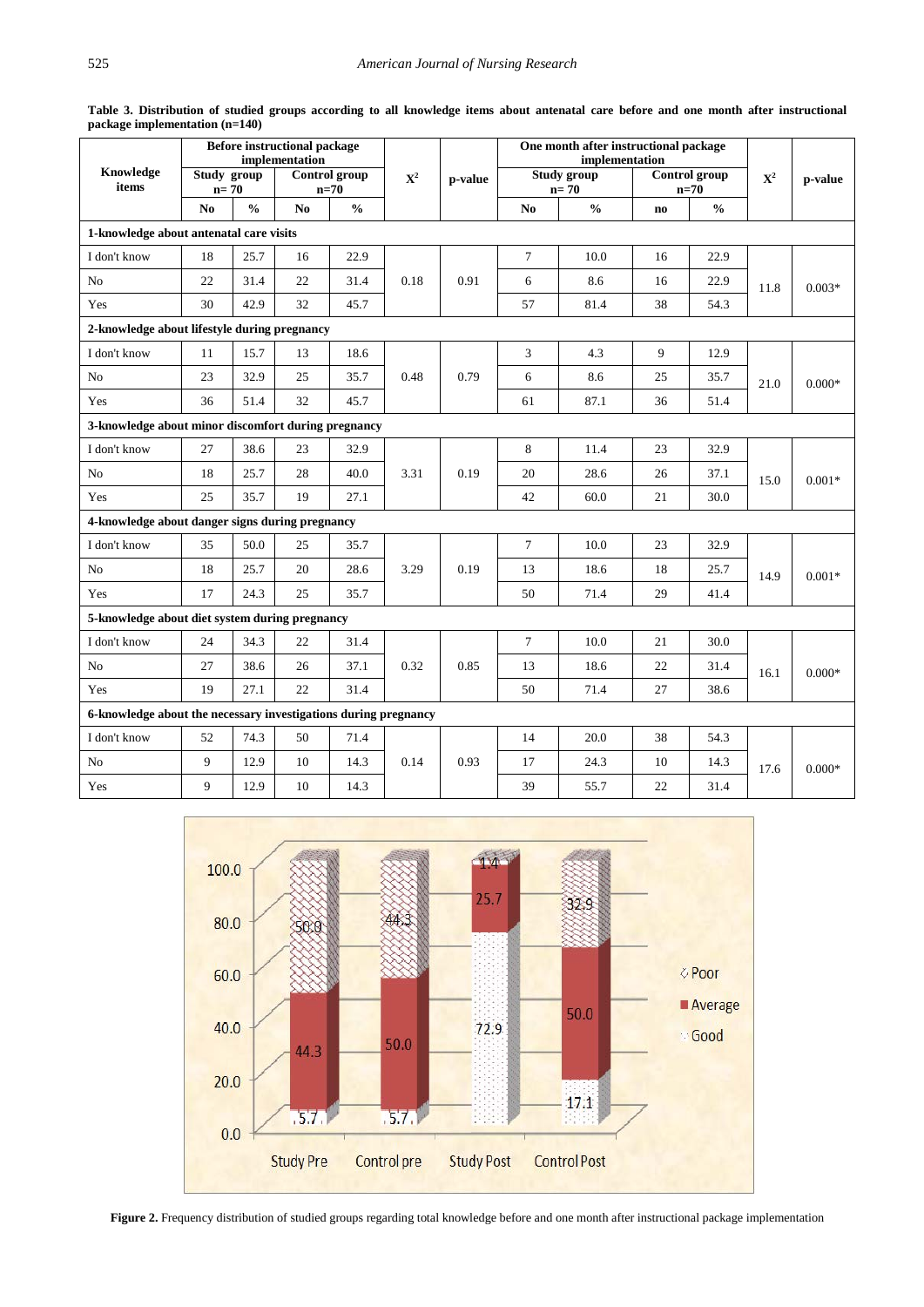<span id="page-7-0"></span>

|                                                                                                        |                 | <b>Before instructional package</b> |                |               |             |         | One month after instructional package |                |                |                      |             |          |
|--------------------------------------------------------------------------------------------------------|-----------------|-------------------------------------|----------------|---------------|-------------|---------|---------------------------------------|----------------|----------------|----------------------|-------------|----------|
|                                                                                                        | Study group     | implementation                      |                | Control group | ${\bf X}^2$ |         | Study group                           | implementation |                | <b>Control</b> group | ${\bf X}^2$ |          |
| <b>Attitude items</b>                                                                                  | $n=70$          |                                     | $n=70$         |               |             | p-value | $n=70$                                |                |                | $n=70$               |             | p-value  |
|                                                                                                        | N <sub>o</sub>  | $\mathbf{0}_{\mathbf{0}}^{\prime}$  | N <sub>0</sub> | $\frac{0}{0}$ |             |         | N <sub>0</sub>                        | $\frac{0}{0}$  | N <sub>0</sub> | $\frac{0}{0}$        |             |          |
| 1-Early antenatal booking is good for pregnancy                                                        |                 |                                     |                |               |             |         |                                       |                |                |                      |             |          |
| Disagree                                                                                               | 20              | 28.6                                | 17             | 24.3          |             |         | $\overline{2}$                        | 2.9            | 15             | 21.4                 |             |          |
| Neutral                                                                                                | 22              | 31.4                                | 23             | 32.9          | 0.33        | 0.84    | 12                                    | 17.1           | 21             | 30.0                 | 17.7        | $0.000*$ |
| Agree                                                                                                  | 28              | 40.0                                | 30             | 42.9          |             |         | 56                                    | 80.0           | 34             | 48.6                 |             |          |
| 2-Antenatal follow up is good to monitor mother's and fetus' health                                    |                 |                                     |                |               |             |         |                                       |                |                |                      |             |          |
| Disagree                                                                                               | 11              | 15.7                                | 11             | 15.7          |             |         | $\overline{c}$                        | 2.9            | 9              | 12.9                 |             |          |
| Neutral                                                                                                | 23              | 32.9                                | 25             | 35.7          | 0.14        | 0.93    | 12                                    | 17.1           | 24             | 34.3                 | 12.3        | $0.002*$ |
| Agree                                                                                                  | 36              | 51.4                                | 34             | 48.6          |             |         | 56                                    | 80.0           | 37             | 52.9                 |             |          |
| 3-Pregnant women should change dietary habit as advised by doctor                                      |                 |                                     |                |               |             |         |                                       |                |                |                      |             |          |
| Disagree<br>Neutral                                                                                    | 16<br>33        | 22.9<br>47.1                        | 18<br>29       | 25.7<br>41.4  |             |         | 4<br>$\tau$                           | 5.7<br>10.0    | 16<br>28       | 22.9<br>40.0         |             |          |
| Agree                                                                                                  | 21              | 30.0                                | 23             | 32.9          | 0.46        | 0.97    | 59                                    | 84.3           | 26             | 37.1                 | 32.6        | $0.000*$ |
| 4-Supplementation of iron and folic acid are good for the mother and fetus                             |                 |                                     |                |               |             |         |                                       |                |                |                      |             |          |
| Disagree                                                                                               | 12              | 17.1                                | 14             | 20.0          |             |         | 3                                     | 4.3            | 14             | 20.0                 |             |          |
| Neutral                                                                                                | 18              | 25.7                                | 19             | 27.1          |             |         | $\mathfrak{Z}$                        | 4.3            | 19             | 27.1                 |             |          |
| Agree                                                                                                  | 40              | 57.1                                | 37             | 52.9          | 0.29        | 0.86    | 64                                    | 91.4           | 37             | 52.9                 | 25.9        | $0.000*$ |
| 5-Smoking is harmful to the fetus                                                                      |                 |                                     |                |               |             |         |                                       |                |                |                      |             |          |
| Disagree                                                                                               | 17              | 24.3                                | 21             | 30.0          |             |         | 3                                     | 4.3            | 18             | 25.7                 |             |          |
| Neutral                                                                                                | 18              | 25.7                                | 17             | 24.3          | 0.58        | 0.74    | 6                                     | 8.6            | 14             | 20.0                 |             |          |
| Agree                                                                                                  | 35              | 50.0                                | 32             | 45.7          |             |         | 61                                    | 87.1           | 38             | 54.3                 | 19.2        | $0.000*$ |
| 6-Alcohol consumption during pregnancy will affect the fetal growth                                    |                 |                                     |                |               |             |         |                                       |                |                |                      |             |          |
| Disagree                                                                                               | 9               | 12.9                                | 6              | 8.6           |             |         | 3                                     | 4.3            | 6              | 8.6                  |             |          |
| Neutral                                                                                                | 23              | 32.9                                | 25             | 35.7          | 0.69        | 0.70    | 8                                     | 11.4           | 22             | 31.4                 | 10.3        | $0.006*$ |
| Agree                                                                                                  | 38              | 54.3                                | 39             | 55.7          |             |         | 59                                    | 84.3           | 42             | 60.0                 |             |          |
| 7-Health education on hygiene practices is important during antenatal visits                           |                 |                                     |                |               |             |         |                                       |                |                |                      |             |          |
| Disagree                                                                                               | 18              | 25.7                                | 15             | 21.4          |             |         | $\overline{c}$                        | 2.9            | 15             | 21.4                 |             |          |
| Neutral                                                                                                | 18              | 25.7                                | 27             | 38.6          | 2.65        | 0.26    | 9                                     | 12.9           | 26             | 37.1                 | 28.4        | $0.000*$ |
| Agree                                                                                                  | 34              | 48.6                                | 28             | 40.0          |             |         | 59                                    | 84.3           | 29             | 41.4                 |             |          |
| 8-Brushing of teeth twice daily is necessary during pregnancy                                          |                 |                                     |                |               |             |         |                                       |                |                |                      |             |          |
| Disagree                                                                                               | 27              | 38.6                                | 21             | 30.0          |             |         | 6                                     | 8.6            | 17             | 24.3                 |             |          |
| Neutral                                                                                                | 30              | 42.9                                | 38             | 54.3          | 1.85        | 0.39    | 3                                     | 4.3            | 33             | 47.1                 | 51.0        | $0.000*$ |
| Agree                                                                                                  | 13              | 18.6                                | 11             | 15.7          |             |         | 61                                    | 87.1           | 20             | 28.6                 |             |          |
| 9-Tight clothes during pregnancy affect the fetus' health<br>Disagree                                  | 21              | 30.0                                | 15             | 21.4          |             |         | 5                                     | 7.1            | 13             | 18.6                 |             |          |
| Neutral                                                                                                | 23              | 32.9                                | 23             | 32.9          | 1.62        | 0.44    | $\overline{0}$                        | 0.0            | 18             | 25.7                 |             |          |
| Agree                                                                                                  | 26              | 37.1                                | 32             | 45.7          |             |         | 65                                    | 92.9           | 39             | 55.7                 | 28.0        | $0.000*$ |
| 10-Screening of blood for infections (HIV, HBV) should be carried out during antenatal check-up        |                 |                                     |                |               |             |         |                                       |                |                |                      |             |          |
| Disagree                                                                                               | 14              | 20.0                                | 15             | 21.4          |             |         | 7                                     | 10.0           | 15             | 21.4                 |             |          |
| Neutral                                                                                                | 41              | 58.6                                | 27             | 38.6          | 6.84        | $0.03*$ | 12                                    | 17.1           | 26             | 37.1                 |             |          |
| Agree                                                                                                  | 15              | 21.4                                | 28             | 40.0          |             |         | 51                                    | 72.9           | 29             | 41.4                 | 14.1        | $0.001*$ |
| 11-Blood sugar level should be carried out during antenatal check-up                                   |                 |                                     |                |               |             |         |                                       |                |                |                      |             |          |
| Disagree                                                                                               | 11              | 15.7                                | 6              | 8.6           |             |         | 6                                     | 8.6            | 5              | 7.1                  |             |          |
| Neutral                                                                                                | 30              | 42.9                                | 28             | 40.0          | 2.29        | 0.31    | 3                                     | 4.3            | $26\,$         | 37.1                 | 23.1        | $0.000*$ |
| Agree                                                                                                  | 29              | 41.4                                | 36             | 51.4          |             |         | 61                                    | 87.1           | 39             | 55.7                 |             |          |
| 12-Urine test for bacterial infection is necessary during pregnancy                                    |                 |                                     |                |               |             |         |                                       |                |                |                      |             |          |
| Disagree                                                                                               | 17              | 24.3                                | 17             | 24.3          |             |         | 3                                     | 4.3            | 11             | 15.7                 |             |          |
| Neutral                                                                                                | $23\,$          | 32.9                                | 25             | 35.7          | 0.15        | 0.92    | $\mathbf{1}$                          | 1.4            | 19             | 27.1                 | 27.1        | $0.000*$ |
| Agree                                                                                                  | 30              | 42.9                                | 28             | 40.0          |             |         | 66                                    | 94.3           | 40             | 57.2                 |             |          |
| 13-Blood pressure should be checked regularly during pregnancy                                         |                 |                                     |                |               |             |         |                                       |                |                |                      |             |          |
| Disagree                                                                                               | 16              | 22.9                                | 17             | 24.3          |             |         | 3                                     | 4.3            | 14             | 20.0                 |             |          |
| Neutral                                                                                                | 26<br>28        | 37.1<br>40.0                        | 18<br>35       | 25.7<br>50.0  | 2.26        | 0.32    | 5<br>62                               | 7.1            | 18             | 25.7                 | 20.2        | $0.000*$ |
| Agree<br>14-Pregnant women should undergo ultrasound scan as advised by doctor to monitor fetal growth |                 |                                     |                |               |             |         |                                       | 88.6           | 38             | 54.3                 |             |          |
| Disagree                                                                                               | 25              | 35.7                                | 30             | 42.9          |             |         | 6                                     | 8.6            | 30             | 42.9                 |             |          |
| Neutral                                                                                                | $\overline{27}$ | 38.6                                | 19             | 27.1          | 2.07        | 0.35    | 3                                     | 4.3            | 19             | 27.1                 |             |          |
| Agree                                                                                                  | 18              | 25.7                                | 21             | 30.0          |             |         | 61                                    | 87.1           | 21             | 30.0                 | 47.14       | $0.000*$ |
| 15-Hospital delivery is better than home delivery                                                      |                 |                                     |                |               |             |         |                                       |                |                |                      |             |          |
| Disagree                                                                                               | 15              | 21.4                                | 15             | 21.4          |             |         | 2                                     | 2.9            | 15             | 21.4                 |             |          |
| Neutral                                                                                                | 22              | 31.4                                | 26             | 37.1          | 0.59        | 0.74    | $\mathfrak{2}$                        | 2.9            | 26             | 37.1                 |             |          |
| Agree                                                                                                  | 33              | 47.1                                | 29             | 41.4          |             |         | 66                                    | 94.3           | 29             | 41.4                 | 44.9        | $0.000*$ |
|                                                                                                        |                 |                                     |                |               |             |         |                                       |                |                |                      |             |          |

**Table 4. Distribution of studied groups according to attitude regarding antenatal care before and one month after instructional package implementation (n=140)**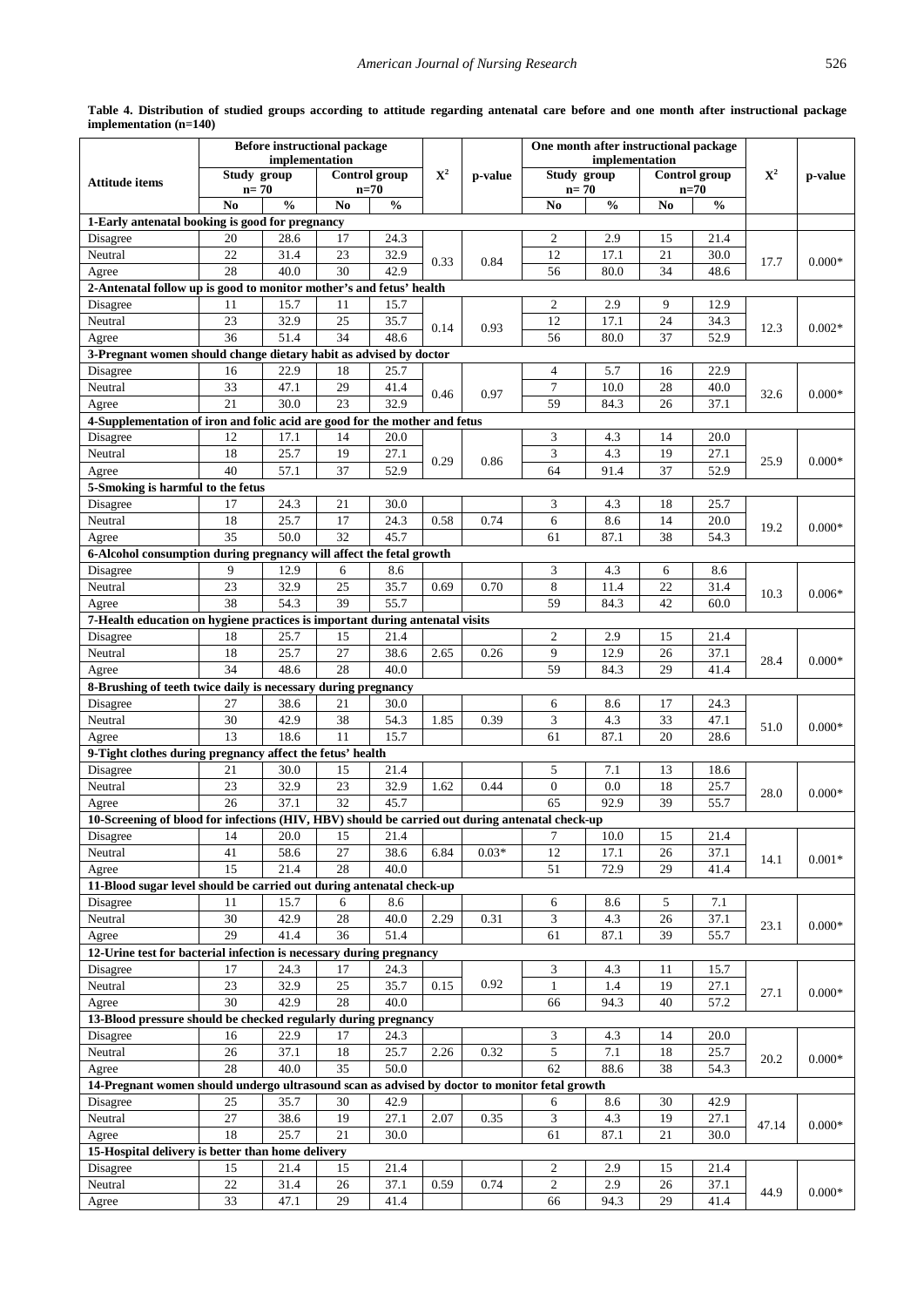<span id="page-8-0"></span>

**Figure 3.** Frequency distribution of studied groups regarding total attitude before and one month after instructional package implementation

| Table 5. Distribution of studied groups according to their total practices regarding antenatal care before and one month after instructional |  |  |  |  |
|----------------------------------------------------------------------------------------------------------------------------------------------|--|--|--|--|
| package implementation $(n=140)$                                                                                                             |  |  |  |  |

<span id="page-8-1"></span>

|                                                                                                                              |                       | <b>Before instructional package</b><br>implementation |                              |               |                |         |                       | One month after instructional package<br>implementation |                |                                |                |          |
|------------------------------------------------------------------------------------------------------------------------------|-----------------------|-------------------------------------------------------|------------------------------|---------------|----------------|---------|-----------------------|---------------------------------------------------------|----------------|--------------------------------|----------------|----------|
| <b>Practices items</b>                                                                                                       | Study group<br>$n=70$ |                                                       | <b>Control</b> group<br>n=70 |               | $\mathbf{X}^2$ | p-value | Study group<br>$n=70$ |                                                         |                | <b>Control</b> group<br>$n=70$ | $\mathbf{X}^2$ | p-value  |
|                                                                                                                              | N <sub>0</sub>        | $\frac{0}{0}$                                         | No                           | $\frac{0}{0}$ |                |         | N <sub>0</sub>        | $\frac{0}{0}$                                           | N <sub>0</sub> | $\frac{0}{0}$                  |                |          |
| 1-Regular in Ante Natal Care visits (ANC-Visits) for check-up as doctor order                                                |                       |                                                       |                              |               |                |         |                       |                                                         |                |                                |                |          |
| Never                                                                                                                        | 21                    | 30.0                                                  | 25                           | 35.7          |                |         | 2                     | 2.9                                                     | 10             | 14.3                           |                |          |
| Sometimes                                                                                                                    | 19                    | 27.1                                                  | 13                           | 18.6          | 1.53           | 0.46    | $\mathbf{1}$          | 1.4                                                     | 13             | 18.6                           | 19.1           | $0.000*$ |
| Always                                                                                                                       | 30                    | 42.9                                                  | 32                           | 45.7          |                |         | 67                    | 95.7                                                    | 47             | 67.1                           |                |          |
| 2-Avoid drinking tea and coffee during pregnancy                                                                             |                       |                                                       |                              |               |                |         |                       |                                                         |                |                                |                |          |
| Never                                                                                                                        | 29                    | 41.4                                                  | 29                           | 41.4          |                |         | $\overline{c}$        | 2.9                                                     | 25             | 35.7                           |                |          |
| Sometimes                                                                                                                    | 31                    | 44.3                                                  | 29                           | 41.4          | 0.24           | 0.88    | $\overline{4}$        | 5.7                                                     | 23             | 32.9                           | 53.4           | $0.000*$ |
| Always                                                                                                                       | 10                    | 14.3                                                  | 12                           | 17.1          |                |         | 64                    | 91.4                                                    | 22             | 31.4                           |                |          |
| 3-Brushing teeth at least twice daily                                                                                        |                       |                                                       |                              |               |                |         |                       |                                                         |                |                                |                |          |
| Never                                                                                                                        | 21                    | 30.0                                                  | 22                           | 31.4          |                |         | $\boldsymbol{0}$      | $\boldsymbol{0}$                                        | 15             | 21.4                           |                |          |
| Sometimes                                                                                                                    | 16                    | 22.9                                                  | 16                           | 22.9          | 0.03           | 0.98    | $\overline{0}$        | $\overline{0}$                                          | 12             | 17.1                           | 33.4           | $0.000*$ |
| Always                                                                                                                       | 33                    | 47.1                                                  | 32                           | 45.7          |                |         | 70                    | 100.0                                                   | 43             | 61.4                           |                |          |
| 4-Avoiding tight clothes during pregnancy                                                                                    |                       |                                                       |                              |               |                |         |                       |                                                         |                |                                |                |          |
| Never                                                                                                                        | 15                    | 21.4                                                  | 15                           | 21.4          |                |         | 2                     | 2.9                                                     | 13             | 18.6                           |                |          |
| Sometimes                                                                                                                    | 34                    | 48.6                                                  | 31                           | 44.3          | 0.33           | 0.84    | 3                     | 4.3                                                     | 29             | 41.4                           | 43.9           | $0.000*$ |
| Always                                                                                                                       | 21                    | 30.0                                                  | 24                           | 34.3          |                |         | 65                    | 92.9                                                    | 28             | 40.0                           |                |          |
| 5-Avoiding high heel shoes during pregnancy                                                                                  |                       |                                                       |                              |               |                |         |                       |                                                         |                |                                |                |          |
| Never                                                                                                                        | 20                    | 28.6                                                  | 17                           | 24.3          |                |         | 10                    | 14.3                                                    | 14             | 20.0                           |                |          |
| Sometimes                                                                                                                    | 31                    | 44.3                                                  | 33                           | 47.1          | 0.33           | 0.84    | $\mathbf{1}$          | 1.4                                                     | 31             | 44.3                           | 42.5           | $0.000*$ |
| Always                                                                                                                       | 19                    | 27.1                                                  | 20                           | 28.6          |                |         | 59                    | 84.3                                                    | 25             | 35.7                           |                |          |
| 6-Bathing in standing position rather than tub baths for fear of ascending infection                                         |                       |                                                       |                              |               |                |         |                       |                                                         |                |                                |                |          |
| Never                                                                                                                        | 26                    | 37.1                                                  | 26                           | 37.1          |                |         | 17                    | 24.3                                                    | 24             | 34.3                           |                |          |
| Sometimes                                                                                                                    | 29                    | 41.4                                                  | 24                           | 34.3          | 1.18           | 0.55    | $\mathbf{1}$          | 1.4                                                     | 23             | 32.9                           | 32.5           | $0.000*$ |
| Always                                                                                                                       | 15                    | 21.4                                                  | 20                           | 28.6          |                |         | 52                    | 74.3                                                    | 23             | 32.9                           |                |          |
| 7-Sleep 8hr at night and 2hr in the afternoon                                                                                |                       |                                                       |                              |               |                |         |                       |                                                         |                |                                |                |          |
| Never                                                                                                                        | 32                    | 45.7                                                  | 33                           | 47.1          |                |         | 16                    | 22.9                                                    | 22             | 31.4                           |                |          |
| Sometimes                                                                                                                    | 31                    | 44.3                                                  | 28                           | 40.0          | 0.41           | 0.81    | $\overline{0}$        | $\overline{0}$                                          | 32             | 45.7                           | 53.5           | $0.000*$ |
| Always                                                                                                                       | $\overline{7}$        | 10.0                                                  | 9                            | 12.9          |                |         | 54                    | 77.1                                                    | 16             | 22.9                           |                |          |
| 8-Get exercise during usual daily activities (such as walking during lunch, using stairs instead of elevators, and walking). |                       |                                                       |                              |               |                |         |                       |                                                         |                |                                |                |          |
| Never                                                                                                                        | $\boldsymbol{0}$      | 0.0                                                   | 6                            | 8.6           |                |         | 12                    | 17.1                                                    | 5              | 7.1                            |                |          |
| Sometimes                                                                                                                    | 49                    | 70.0                                                  | 45                           | 64.3          | 6.27           | $0.04*$ | $\overline{0}$        | 0.0                                                     | 39             | 55.7                           | 54.0           | $0.000*$ |
| Always                                                                                                                       | 21                    | 30.0                                                  | 19                           | 27.1          |                |         | 58                    | 82.9                                                    | 26             | 37.1                           |                |          |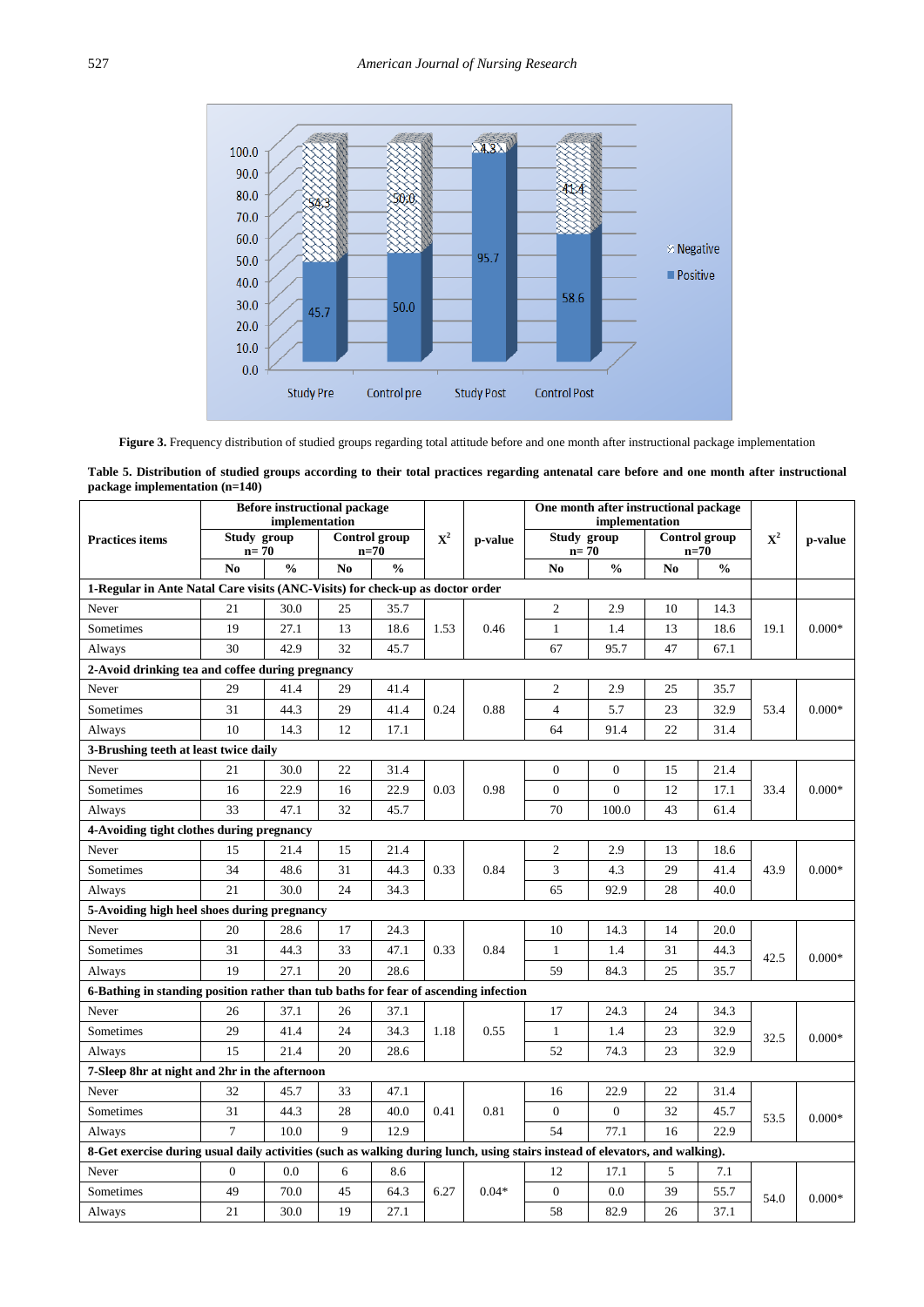| implementation<br>implementation<br>Control group<br>Control group<br>Study group<br>Study group<br>${\bf X}^2$<br>${\bf X}^2$<br><b>Practices items</b><br>p-value<br>p-value<br>$n=70$<br>$n=70$<br>$n=70$<br>$n=70$<br>N <sub>o</sub><br>$\frac{0}{0}$<br>No<br>$\frac{0}{0}$<br>$\frac{0}{0}$<br>No<br>No.<br>$\frac{0}{0}$<br>9-Taking some time for relaxation each day<br>19<br>27.1<br>18<br>Never<br>25.7<br>10<br>14.3<br>15<br>21.4<br>32<br>45.7<br>32<br>45.7<br>0.05<br>0.97<br>$\overline{c}$<br>2.9<br>26<br>37.1<br>Sometimes<br>31.2<br>$0.000*$<br>19<br>27.1<br>20<br>28.6<br>58<br>82.9<br>29<br>41.4<br>Always<br>10-Choose a diet low in fat, saturated fat, and cholesterol.<br>$\tau$<br>26<br>37.1<br>26<br>37.1<br>10.0<br>20<br>28.6<br>Never<br>24<br>Sometimes<br>29<br>41.4<br>34.3<br>1.18<br>0.55<br>$\boldsymbol{0}$<br>0.00<br>16<br>22.9<br>$0.000*$<br>30.9<br>15<br>21.4<br>20<br>28.6<br>63<br>90.0<br>34<br>48.6<br>Always<br>11-Limiting use of sugars and food containing sugar (sweets).<br>20.0<br>12<br>14.3<br>11<br>Never<br>14<br>17.1<br>10<br>15.7<br>24<br>$\boldsymbol{0}$<br>$\boldsymbol{0}$<br>25<br>35.7<br>34.3<br>0.31<br>0.85<br>24<br>Sometimes<br>34.3<br>$0.000*$<br>30.6<br>31<br>34<br>60<br>85.7<br>44.3<br>48.6<br>35<br>50.0<br>Always<br>12-Increasing protein intake especially of animal origin<br>17<br>20<br>28.6<br>24.3<br>6<br>8.6<br>17<br>24.3<br>Never<br>31<br>33<br>0.84<br>8.6<br>Sometimes<br>44.3<br>47.1<br>0.33<br>6<br>27<br>38.6<br>30.8<br>$0.000*$<br>19<br>27.1<br>20<br>58<br>82.9<br>26<br>37.1<br>Always<br>28.6<br>13-Increasing green leafy vegetables in meals<br>37<br>52.9<br>40<br>57.1<br>12<br>17.1<br>38<br>54.3<br>Never<br>Sometimes<br>24<br>34.3<br>20<br>0.53<br>0.76<br>$\boldsymbol{0}$<br>0.00<br>28.6<br>10<br>14.3<br>39.7<br>$0.000*$<br>9<br>58<br>12.9<br>10<br>14.3<br>82.9<br>22<br>31.4<br>Always<br>14-Increasing milk intake during the day<br>7<br>7<br>Never<br>10.0<br>10.0<br>10<br>14.3<br>13<br>18.6<br>8<br>40<br>57.1<br>43<br>61.4<br>0.31<br>0.85<br>11.4<br>33<br>47.1<br>Sometimes<br>25.9<br>$0.000*$<br>20<br>23<br>32.9<br>28.6<br>52<br>74.3<br>24<br>34.3<br>Always<br>15-Taking iron and folic acid tablets during pregnancy as prescribed<br>$\overline{7}$<br>10.0<br>7<br>10.0<br>7.1<br>15.7<br>Never<br>5<br>11<br>34<br>48.6<br>0.12<br>0.93<br>8<br>Sometimes<br>36<br>51.4<br>11.4<br>27<br>38.6<br>19.5<br>$0.000*$<br>32<br>27<br>38.6<br>29<br>41.4<br>57<br>81.4<br>45.7<br>Always<br>16-Increasing fluid intake (2-3L) during the day<br>$\tau$<br>10.0<br>23<br>Never<br>25<br>35.7<br>25<br>35.7<br>32.9<br>42.9<br>0.05<br>0.97<br>Sometimes<br>31<br>44.3<br>30<br>$\mathbf{1}$<br>1.4<br>18<br>25.7<br>$0.000*$<br>35.7<br>14<br>20.0<br>15<br>62<br>88.6<br>29<br>Always<br>21.4<br>41.4<br>17-Monitoring blood pressure regularly<br>29<br>Never<br>41.4<br>33<br>47.1<br>15<br>21.4<br>28<br>40.0<br>$0.000*$<br>Sometimes<br>31<br>44.3<br>27<br>0.53<br>0.76<br>38.6<br>6<br>8.6<br>18<br>25.7<br>18.4<br>10<br>14.3<br>10<br>14.3<br>49<br>70.0<br>24<br>34.3<br>Always |
|-------------------------------------------------------------------------------------------------------------------------------------------------------------------------------------------------------------------------------------------------------------------------------------------------------------------------------------------------------------------------------------------------------------------------------------------------------------------------------------------------------------------------------------------------------------------------------------------------------------------------------------------------------------------------------------------------------------------------------------------------------------------------------------------------------------------------------------------------------------------------------------------------------------------------------------------------------------------------------------------------------------------------------------------------------------------------------------------------------------------------------------------------------------------------------------------------------------------------------------------------------------------------------------------------------------------------------------------------------------------------------------------------------------------------------------------------------------------------------------------------------------------------------------------------------------------------------------------------------------------------------------------------------------------------------------------------------------------------------------------------------------------------------------------------------------------------------------------------------------------------------------------------------------------------------------------------------------------------------------------------------------------------------------------------------------------------------------------------------------------------------------------------------------------------------------------------------------------------------------------------------------------------------------------------------------------------------------------------------------------------------------------------------------------------------------------------------------------------------------------------------------------------------------------------------------------------------------------------------------------------------------------------------------------------------------------------------------------------------------------------------------------------------------------------------------------------------------------------------------------------------------------------------------------------------------------------------------------------------------------------------------------------------------------------------------------------------------------------------------------------------------------|
|                                                                                                                                                                                                                                                                                                                                                                                                                                                                                                                                                                                                                                                                                                                                                                                                                                                                                                                                                                                                                                                                                                                                                                                                                                                                                                                                                                                                                                                                                                                                                                                                                                                                                                                                                                                                                                                                                                                                                                                                                                                                                                                                                                                                                                                                                                                                                                                                                                                                                                                                                                                                                                                                                                                                                                                                                                                                                                                                                                                                                                                                                                                                           |
|                                                                                                                                                                                                                                                                                                                                                                                                                                                                                                                                                                                                                                                                                                                                                                                                                                                                                                                                                                                                                                                                                                                                                                                                                                                                                                                                                                                                                                                                                                                                                                                                                                                                                                                                                                                                                                                                                                                                                                                                                                                                                                                                                                                                                                                                                                                                                                                                                                                                                                                                                                                                                                                                                                                                                                                                                                                                                                                                                                                                                                                                                                                                           |
|                                                                                                                                                                                                                                                                                                                                                                                                                                                                                                                                                                                                                                                                                                                                                                                                                                                                                                                                                                                                                                                                                                                                                                                                                                                                                                                                                                                                                                                                                                                                                                                                                                                                                                                                                                                                                                                                                                                                                                                                                                                                                                                                                                                                                                                                                                                                                                                                                                                                                                                                                                                                                                                                                                                                                                                                                                                                                                                                                                                                                                                                                                                                           |
|                                                                                                                                                                                                                                                                                                                                                                                                                                                                                                                                                                                                                                                                                                                                                                                                                                                                                                                                                                                                                                                                                                                                                                                                                                                                                                                                                                                                                                                                                                                                                                                                                                                                                                                                                                                                                                                                                                                                                                                                                                                                                                                                                                                                                                                                                                                                                                                                                                                                                                                                                                                                                                                                                                                                                                                                                                                                                                                                                                                                                                                                                                                                           |
|                                                                                                                                                                                                                                                                                                                                                                                                                                                                                                                                                                                                                                                                                                                                                                                                                                                                                                                                                                                                                                                                                                                                                                                                                                                                                                                                                                                                                                                                                                                                                                                                                                                                                                                                                                                                                                                                                                                                                                                                                                                                                                                                                                                                                                                                                                                                                                                                                                                                                                                                                                                                                                                                                                                                                                                                                                                                                                                                                                                                                                                                                                                                           |
|                                                                                                                                                                                                                                                                                                                                                                                                                                                                                                                                                                                                                                                                                                                                                                                                                                                                                                                                                                                                                                                                                                                                                                                                                                                                                                                                                                                                                                                                                                                                                                                                                                                                                                                                                                                                                                                                                                                                                                                                                                                                                                                                                                                                                                                                                                                                                                                                                                                                                                                                                                                                                                                                                                                                                                                                                                                                                                                                                                                                                                                                                                                                           |
|                                                                                                                                                                                                                                                                                                                                                                                                                                                                                                                                                                                                                                                                                                                                                                                                                                                                                                                                                                                                                                                                                                                                                                                                                                                                                                                                                                                                                                                                                                                                                                                                                                                                                                                                                                                                                                                                                                                                                                                                                                                                                                                                                                                                                                                                                                                                                                                                                                                                                                                                                                                                                                                                                                                                                                                                                                                                                                                                                                                                                                                                                                                                           |
|                                                                                                                                                                                                                                                                                                                                                                                                                                                                                                                                                                                                                                                                                                                                                                                                                                                                                                                                                                                                                                                                                                                                                                                                                                                                                                                                                                                                                                                                                                                                                                                                                                                                                                                                                                                                                                                                                                                                                                                                                                                                                                                                                                                                                                                                                                                                                                                                                                                                                                                                                                                                                                                                                                                                                                                                                                                                                                                                                                                                                                                                                                                                           |
|                                                                                                                                                                                                                                                                                                                                                                                                                                                                                                                                                                                                                                                                                                                                                                                                                                                                                                                                                                                                                                                                                                                                                                                                                                                                                                                                                                                                                                                                                                                                                                                                                                                                                                                                                                                                                                                                                                                                                                                                                                                                                                                                                                                                                                                                                                                                                                                                                                                                                                                                                                                                                                                                                                                                                                                                                                                                                                                                                                                                                                                                                                                                           |
|                                                                                                                                                                                                                                                                                                                                                                                                                                                                                                                                                                                                                                                                                                                                                                                                                                                                                                                                                                                                                                                                                                                                                                                                                                                                                                                                                                                                                                                                                                                                                                                                                                                                                                                                                                                                                                                                                                                                                                                                                                                                                                                                                                                                                                                                                                                                                                                                                                                                                                                                                                                                                                                                                                                                                                                                                                                                                                                                                                                                                                                                                                                                           |
|                                                                                                                                                                                                                                                                                                                                                                                                                                                                                                                                                                                                                                                                                                                                                                                                                                                                                                                                                                                                                                                                                                                                                                                                                                                                                                                                                                                                                                                                                                                                                                                                                                                                                                                                                                                                                                                                                                                                                                                                                                                                                                                                                                                                                                                                                                                                                                                                                                                                                                                                                                                                                                                                                                                                                                                                                                                                                                                                                                                                                                                                                                                                           |
|                                                                                                                                                                                                                                                                                                                                                                                                                                                                                                                                                                                                                                                                                                                                                                                                                                                                                                                                                                                                                                                                                                                                                                                                                                                                                                                                                                                                                                                                                                                                                                                                                                                                                                                                                                                                                                                                                                                                                                                                                                                                                                                                                                                                                                                                                                                                                                                                                                                                                                                                                                                                                                                                                                                                                                                                                                                                                                                                                                                                                                                                                                                                           |
|                                                                                                                                                                                                                                                                                                                                                                                                                                                                                                                                                                                                                                                                                                                                                                                                                                                                                                                                                                                                                                                                                                                                                                                                                                                                                                                                                                                                                                                                                                                                                                                                                                                                                                                                                                                                                                                                                                                                                                                                                                                                                                                                                                                                                                                                                                                                                                                                                                                                                                                                                                                                                                                                                                                                                                                                                                                                                                                                                                                                                                                                                                                                           |
|                                                                                                                                                                                                                                                                                                                                                                                                                                                                                                                                                                                                                                                                                                                                                                                                                                                                                                                                                                                                                                                                                                                                                                                                                                                                                                                                                                                                                                                                                                                                                                                                                                                                                                                                                                                                                                                                                                                                                                                                                                                                                                                                                                                                                                                                                                                                                                                                                                                                                                                                                                                                                                                                                                                                                                                                                                                                                                                                                                                                                                                                                                                                           |
|                                                                                                                                                                                                                                                                                                                                                                                                                                                                                                                                                                                                                                                                                                                                                                                                                                                                                                                                                                                                                                                                                                                                                                                                                                                                                                                                                                                                                                                                                                                                                                                                                                                                                                                                                                                                                                                                                                                                                                                                                                                                                                                                                                                                                                                                                                                                                                                                                                                                                                                                                                                                                                                                                                                                                                                                                                                                                                                                                                                                                                                                                                                                           |
|                                                                                                                                                                                                                                                                                                                                                                                                                                                                                                                                                                                                                                                                                                                                                                                                                                                                                                                                                                                                                                                                                                                                                                                                                                                                                                                                                                                                                                                                                                                                                                                                                                                                                                                                                                                                                                                                                                                                                                                                                                                                                                                                                                                                                                                                                                                                                                                                                                                                                                                                                                                                                                                                                                                                                                                                                                                                                                                                                                                                                                                                                                                                           |
|                                                                                                                                                                                                                                                                                                                                                                                                                                                                                                                                                                                                                                                                                                                                                                                                                                                                                                                                                                                                                                                                                                                                                                                                                                                                                                                                                                                                                                                                                                                                                                                                                                                                                                                                                                                                                                                                                                                                                                                                                                                                                                                                                                                                                                                                                                                                                                                                                                                                                                                                                                                                                                                                                                                                                                                                                                                                                                                                                                                                                                                                                                                                           |
|                                                                                                                                                                                                                                                                                                                                                                                                                                                                                                                                                                                                                                                                                                                                                                                                                                                                                                                                                                                                                                                                                                                                                                                                                                                                                                                                                                                                                                                                                                                                                                                                                                                                                                                                                                                                                                                                                                                                                                                                                                                                                                                                                                                                                                                                                                                                                                                                                                                                                                                                                                                                                                                                                                                                                                                                                                                                                                                                                                                                                                                                                                                                           |
|                                                                                                                                                                                                                                                                                                                                                                                                                                                                                                                                                                                                                                                                                                                                                                                                                                                                                                                                                                                                                                                                                                                                                                                                                                                                                                                                                                                                                                                                                                                                                                                                                                                                                                                                                                                                                                                                                                                                                                                                                                                                                                                                                                                                                                                                                                                                                                                                                                                                                                                                                                                                                                                                                                                                                                                                                                                                                                                                                                                                                                                                                                                                           |
|                                                                                                                                                                                                                                                                                                                                                                                                                                                                                                                                                                                                                                                                                                                                                                                                                                                                                                                                                                                                                                                                                                                                                                                                                                                                                                                                                                                                                                                                                                                                                                                                                                                                                                                                                                                                                                                                                                                                                                                                                                                                                                                                                                                                                                                                                                                                                                                                                                                                                                                                                                                                                                                                                                                                                                                                                                                                                                                                                                                                                                                                                                                                           |
|                                                                                                                                                                                                                                                                                                                                                                                                                                                                                                                                                                                                                                                                                                                                                                                                                                                                                                                                                                                                                                                                                                                                                                                                                                                                                                                                                                                                                                                                                                                                                                                                                                                                                                                                                                                                                                                                                                                                                                                                                                                                                                                                                                                                                                                                                                                                                                                                                                                                                                                                                                                                                                                                                                                                                                                                                                                                                                                                                                                                                                                                                                                                           |
|                                                                                                                                                                                                                                                                                                                                                                                                                                                                                                                                                                                                                                                                                                                                                                                                                                                                                                                                                                                                                                                                                                                                                                                                                                                                                                                                                                                                                                                                                                                                                                                                                                                                                                                                                                                                                                                                                                                                                                                                                                                                                                                                                                                                                                                                                                                                                                                                                                                                                                                                                                                                                                                                                                                                                                                                                                                                                                                                                                                                                                                                                                                                           |
|                                                                                                                                                                                                                                                                                                                                                                                                                                                                                                                                                                                                                                                                                                                                                                                                                                                                                                                                                                                                                                                                                                                                                                                                                                                                                                                                                                                                                                                                                                                                                                                                                                                                                                                                                                                                                                                                                                                                                                                                                                                                                                                                                                                                                                                                                                                                                                                                                                                                                                                                                                                                                                                                                                                                                                                                                                                                                                                                                                                                                                                                                                                                           |
|                                                                                                                                                                                                                                                                                                                                                                                                                                                                                                                                                                                                                                                                                                                                                                                                                                                                                                                                                                                                                                                                                                                                                                                                                                                                                                                                                                                                                                                                                                                                                                                                                                                                                                                                                                                                                                                                                                                                                                                                                                                                                                                                                                                                                                                                                                                                                                                                                                                                                                                                                                                                                                                                                                                                                                                                                                                                                                                                                                                                                                                                                                                                           |
|                                                                                                                                                                                                                                                                                                                                                                                                                                                                                                                                                                                                                                                                                                                                                                                                                                                                                                                                                                                                                                                                                                                                                                                                                                                                                                                                                                                                                                                                                                                                                                                                                                                                                                                                                                                                                                                                                                                                                                                                                                                                                                                                                                                                                                                                                                                                                                                                                                                                                                                                                                                                                                                                                                                                                                                                                                                                                                                                                                                                                                                                                                                                           |
|                                                                                                                                                                                                                                                                                                                                                                                                                                                                                                                                                                                                                                                                                                                                                                                                                                                                                                                                                                                                                                                                                                                                                                                                                                                                                                                                                                                                                                                                                                                                                                                                                                                                                                                                                                                                                                                                                                                                                                                                                                                                                                                                                                                                                                                                                                                                                                                                                                                                                                                                                                                                                                                                                                                                                                                                                                                                                                                                                                                                                                                                                                                                           |
|                                                                                                                                                                                                                                                                                                                                                                                                                                                                                                                                                                                                                                                                                                                                                                                                                                                                                                                                                                                                                                                                                                                                                                                                                                                                                                                                                                                                                                                                                                                                                                                                                                                                                                                                                                                                                                                                                                                                                                                                                                                                                                                                                                                                                                                                                                                                                                                                                                                                                                                                                                                                                                                                                                                                                                                                                                                                                                                                                                                                                                                                                                                                           |
|                                                                                                                                                                                                                                                                                                                                                                                                                                                                                                                                                                                                                                                                                                                                                                                                                                                                                                                                                                                                                                                                                                                                                                                                                                                                                                                                                                                                                                                                                                                                                                                                                                                                                                                                                                                                                                                                                                                                                                                                                                                                                                                                                                                                                                                                                                                                                                                                                                                                                                                                                                                                                                                                                                                                                                                                                                                                                                                                                                                                                                                                                                                                           |
|                                                                                                                                                                                                                                                                                                                                                                                                                                                                                                                                                                                                                                                                                                                                                                                                                                                                                                                                                                                                                                                                                                                                                                                                                                                                                                                                                                                                                                                                                                                                                                                                                                                                                                                                                                                                                                                                                                                                                                                                                                                                                                                                                                                                                                                                                                                                                                                                                                                                                                                                                                                                                                                                                                                                                                                                                                                                                                                                                                                                                                                                                                                                           |
|                                                                                                                                                                                                                                                                                                                                                                                                                                                                                                                                                                                                                                                                                                                                                                                                                                                                                                                                                                                                                                                                                                                                                                                                                                                                                                                                                                                                                                                                                                                                                                                                                                                                                                                                                                                                                                                                                                                                                                                                                                                                                                                                                                                                                                                                                                                                                                                                                                                                                                                                                                                                                                                                                                                                                                                                                                                                                                                                                                                                                                                                                                                                           |
|                                                                                                                                                                                                                                                                                                                                                                                                                                                                                                                                                                                                                                                                                                                                                                                                                                                                                                                                                                                                                                                                                                                                                                                                                                                                                                                                                                                                                                                                                                                                                                                                                                                                                                                                                                                                                                                                                                                                                                                                                                                                                                                                                                                                                                                                                                                                                                                                                                                                                                                                                                                                                                                                                                                                                                                                                                                                                                                                                                                                                                                                                                                                           |
|                                                                                                                                                                                                                                                                                                                                                                                                                                                                                                                                                                                                                                                                                                                                                                                                                                                                                                                                                                                                                                                                                                                                                                                                                                                                                                                                                                                                                                                                                                                                                                                                                                                                                                                                                                                                                                                                                                                                                                                                                                                                                                                                                                                                                                                                                                                                                                                                                                                                                                                                                                                                                                                                                                                                                                                                                                                                                                                                                                                                                                                                                                                                           |
|                                                                                                                                                                                                                                                                                                                                                                                                                                                                                                                                                                                                                                                                                                                                                                                                                                                                                                                                                                                                                                                                                                                                                                                                                                                                                                                                                                                                                                                                                                                                                                                                                                                                                                                                                                                                                                                                                                                                                                                                                                                                                                                                                                                                                                                                                                                                                                                                                                                                                                                                                                                                                                                                                                                                                                                                                                                                                                                                                                                                                                                                                                                                           |
|                                                                                                                                                                                                                                                                                                                                                                                                                                                                                                                                                                                                                                                                                                                                                                                                                                                                                                                                                                                                                                                                                                                                                                                                                                                                                                                                                                                                                                                                                                                                                                                                                                                                                                                                                                                                                                                                                                                                                                                                                                                                                                                                                                                                                                                                                                                                                                                                                                                                                                                                                                                                                                                                                                                                                                                                                                                                                                                                                                                                                                                                                                                                           |
|                                                                                                                                                                                                                                                                                                                                                                                                                                                                                                                                                                                                                                                                                                                                                                                                                                                                                                                                                                                                                                                                                                                                                                                                                                                                                                                                                                                                                                                                                                                                                                                                                                                                                                                                                                                                                                                                                                                                                                                                                                                                                                                                                                                                                                                                                                                                                                                                                                                                                                                                                                                                                                                                                                                                                                                                                                                                                                                                                                                                                                                                                                                                           |
|                                                                                                                                                                                                                                                                                                                                                                                                                                                                                                                                                                                                                                                                                                                                                                                                                                                                                                                                                                                                                                                                                                                                                                                                                                                                                                                                                                                                                                                                                                                                                                                                                                                                                                                                                                                                                                                                                                                                                                                                                                                                                                                                                                                                                                                                                                                                                                                                                                                                                                                                                                                                                                                                                                                                                                                                                                                                                                                                                                                                                                                                                                                                           |
|                                                                                                                                                                                                                                                                                                                                                                                                                                                                                                                                                                                                                                                                                                                                                                                                                                                                                                                                                                                                                                                                                                                                                                                                                                                                                                                                                                                                                                                                                                                                                                                                                                                                                                                                                                                                                                                                                                                                                                                                                                                                                                                                                                                                                                                                                                                                                                                                                                                                                                                                                                                                                                                                                                                                                                                                                                                                                                                                                                                                                                                                                                                                           |
|                                                                                                                                                                                                                                                                                                                                                                                                                                                                                                                                                                                                                                                                                                                                                                                                                                                                                                                                                                                                                                                                                                                                                                                                                                                                                                                                                                                                                                                                                                                                                                                                                                                                                                                                                                                                                                                                                                                                                                                                                                                                                                                                                                                                                                                                                                                                                                                                                                                                                                                                                                                                                                                                                                                                                                                                                                                                                                                                                                                                                                                                                                                                           |
| 18-Doing the required tests during antenatal check-up as doctor order                                                                                                                                                                                                                                                                                                                                                                                                                                                                                                                                                                                                                                                                                                                                                                                                                                                                                                                                                                                                                                                                                                                                                                                                                                                                                                                                                                                                                                                                                                                                                                                                                                                                                                                                                                                                                                                                                                                                                                                                                                                                                                                                                                                                                                                                                                                                                                                                                                                                                                                                                                                                                                                                                                                                                                                                                                                                                                                                                                                                                                                                     |
| 15<br>21.4<br>15<br>21.4<br>6<br>8.6<br>17<br>Never<br>24.3                                                                                                                                                                                                                                                                                                                                                                                                                                                                                                                                                                                                                                                                                                                                                                                                                                                                                                                                                                                                                                                                                                                                                                                                                                                                                                                                                                                                                                                                                                                                                                                                                                                                                                                                                                                                                                                                                                                                                                                                                                                                                                                                                                                                                                                                                                                                                                                                                                                                                                                                                                                                                                                                                                                                                                                                                                                                                                                                                                                                                                                                               |
| 0.92<br>$0.000*$<br>Sometimes<br>33<br>47.2<br>31<br>44.3<br>0.14<br>10<br>14.3<br>34.3<br>24<br>18.5                                                                                                                                                                                                                                                                                                                                                                                                                                                                                                                                                                                                                                                                                                                                                                                                                                                                                                                                                                                                                                                                                                                                                                                                                                                                                                                                                                                                                                                                                                                                                                                                                                                                                                                                                                                                                                                                                                                                                                                                                                                                                                                                                                                                                                                                                                                                                                                                                                                                                                                                                                                                                                                                                                                                                                                                                                                                                                                                                                                                                                     |
| 22<br>24<br>54<br>31.4<br>34.3<br>77.1<br>29<br>Always<br>41.4                                                                                                                                                                                                                                                                                                                                                                                                                                                                                                                                                                                                                                                                                                                                                                                                                                                                                                                                                                                                                                                                                                                                                                                                                                                                                                                                                                                                                                                                                                                                                                                                                                                                                                                                                                                                                                                                                                                                                                                                                                                                                                                                                                                                                                                                                                                                                                                                                                                                                                                                                                                                                                                                                                                                                                                                                                                                                                                                                                                                                                                                            |
| 19-Avoiding taking medication without consulting the doctor                                                                                                                                                                                                                                                                                                                                                                                                                                                                                                                                                                                                                                                                                                                                                                                                                                                                                                                                                                                                                                                                                                                                                                                                                                                                                                                                                                                                                                                                                                                                                                                                                                                                                                                                                                                                                                                                                                                                                                                                                                                                                                                                                                                                                                                                                                                                                                                                                                                                                                                                                                                                                                                                                                                                                                                                                                                                                                                                                                                                                                                                               |
| 13<br>18.6<br>19<br>27.1<br>Never<br>11<br>15.7<br>13<br>18.6                                                                                                                                                                                                                                                                                                                                                                                                                                                                                                                                                                                                                                                                                                                                                                                                                                                                                                                                                                                                                                                                                                                                                                                                                                                                                                                                                                                                                                                                                                                                                                                                                                                                                                                                                                                                                                                                                                                                                                                                                                                                                                                                                                                                                                                                                                                                                                                                                                                                                                                                                                                                                                                                                                                                                                                                                                                                                                                                                                                                                                                                             |
| 40<br>40<br>$0.000*$<br>Sometimes<br>57.1<br>57.1<br>0.27<br>0.87<br>$\mathbf{0}$<br>0.00<br>37<br>52.9<br>51.6                                                                                                                                                                                                                                                                                                                                                                                                                                                                                                                                                                                                                                                                                                                                                                                                                                                                                                                                                                                                                                                                                                                                                                                                                                                                                                                                                                                                                                                                                                                                                                                                                                                                                                                                                                                                                                                                                                                                                                                                                                                                                                                                                                                                                                                                                                                                                                                                                                                                                                                                                                                                                                                                                                                                                                                                                                                                                                                                                                                                                           |
| 17<br>24.3<br>19<br>27.1<br>72.9<br>51<br>20<br>28.6<br>Always                                                                                                                                                                                                                                                                                                                                                                                                                                                                                                                                                                                                                                                                                                                                                                                                                                                                                                                                                                                                                                                                                                                                                                                                                                                                                                                                                                                                                                                                                                                                                                                                                                                                                                                                                                                                                                                                                                                                                                                                                                                                                                                                                                                                                                                                                                                                                                                                                                                                                                                                                                                                                                                                                                                                                                                                                                                                                                                                                                                                                                                                            |
| 20-Report any unusual signs or symptoms to a physician                                                                                                                                                                                                                                                                                                                                                                                                                                                                                                                                                                                                                                                                                                                                                                                                                                                                                                                                                                                                                                                                                                                                                                                                                                                                                                                                                                                                                                                                                                                                                                                                                                                                                                                                                                                                                                                                                                                                                                                                                                                                                                                                                                                                                                                                                                                                                                                                                                                                                                                                                                                                                                                                                                                                                                                                                                                                                                                                                                                                                                                                                    |
| 17.1<br>Never<br>12<br>10<br>14.3<br>5<br>7.1<br>12<br>17.1                                                                                                                                                                                                                                                                                                                                                                                                                                                                                                                                                                                                                                                                                                                                                                                                                                                                                                                                                                                                                                                                                                                                                                                                                                                                                                                                                                                                                                                                                                                                                                                                                                                                                                                                                                                                                                                                                                                                                                                                                                                                                                                                                                                                                                                                                                                                                                                                                                                                                                                                                                                                                                                                                                                                                                                                                                                                                                                                                                                                                                                                               |
| $\overline{c}$<br>Sometimes<br>32<br>45.7<br>44<br>62.9<br>4.45<br>0.10<br>2.9<br>39<br>55.7<br>59.8<br>$0.000*$                                                                                                                                                                                                                                                                                                                                                                                                                                                                                                                                                                                                                                                                                                                                                                                                                                                                                                                                                                                                                                                                                                                                                                                                                                                                                                                                                                                                                                                                                                                                                                                                                                                                                                                                                                                                                                                                                                                                                                                                                                                                                                                                                                                                                                                                                                                                                                                                                                                                                                                                                                                                                                                                                                                                                                                                                                                                                                                                                                                                                          |
| 63<br>26<br>37.1<br>16<br>22.9<br>90.0<br>19<br>27.1<br>Always                                                                                                                                                                                                                                                                                                                                                                                                                                                                                                                                                                                                                                                                                                                                                                                                                                                                                                                                                                                                                                                                                                                                                                                                                                                                                                                                                                                                                                                                                                                                                                                                                                                                                                                                                                                                                                                                                                                                                                                                                                                                                                                                                                                                                                                                                                                                                                                                                                                                                                                                                                                                                                                                                                                                                                                                                                                                                                                                                                                                                                                                            |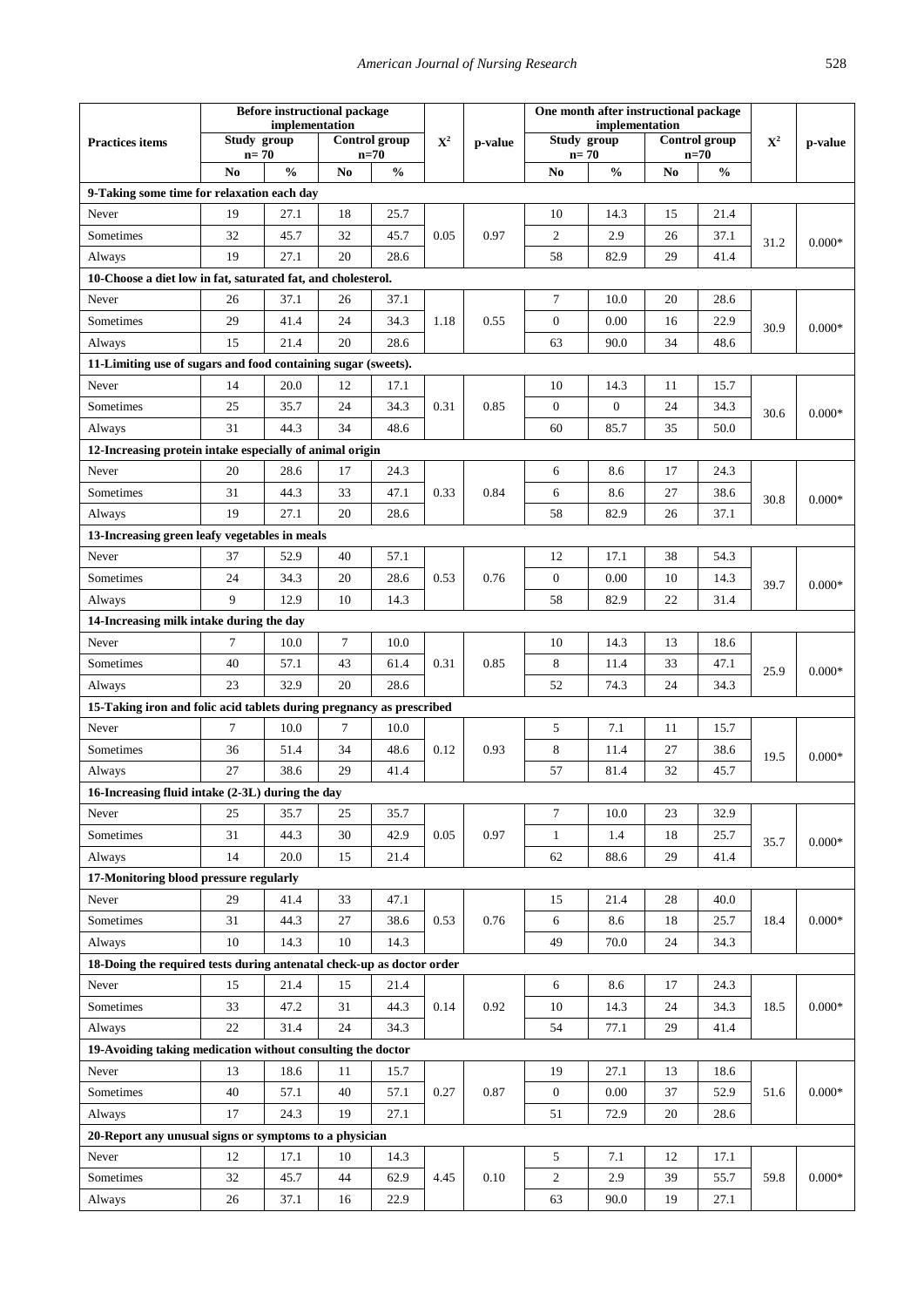

Figure 4. Frequency distribution of studied groups regarding total practices before and one month after instructional package implementation



**Figure 5.** Frequency distribution of study group' women regarding satisfaction from antenatal instructional package (n=70)

**Table 6. Correlation coefficient between total knowledge, attitude and practices scores among study and control group before instructional package implementation (n=140)**

<span id="page-10-0"></span>

|                                            |         | Before antenatal instructional package implementation |                     |                           |                         |                          |                           |  |  |  |  |
|--------------------------------------------|---------|-------------------------------------------------------|---------------------|---------------------------|-------------------------|--------------------------|---------------------------|--|--|--|--|
| Total knowledge, attitude and<br>practices |         |                                                       | Study group<br>n-70 |                           | Control group<br>$n=70$ |                          |                           |  |  |  |  |
|                                            |         | Total<br>knowledge                                    | Total<br>attitude   | <b>Total</b><br>practices | Total<br>knowledge      | <b>Total</b><br>attitude | <b>Total</b><br>practices |  |  |  |  |
| <b>Total knowledge</b>                     |         |                                                       | 0.52                | 0.19                      |                         | 0.51                     | 0.61                      |  |  |  |  |
|                                            | p-value |                                                       | $0.000**$           | 0.11                      |                         | $0.000**$                | 0.17                      |  |  |  |  |
| <b>Total attitude</b>                      |         |                                                       |                     | 0.11                      |                         |                          | 0.41                      |  |  |  |  |
|                                            | p-value |                                                       |                     | 0.35                      |                         |                          | 0.37                      |  |  |  |  |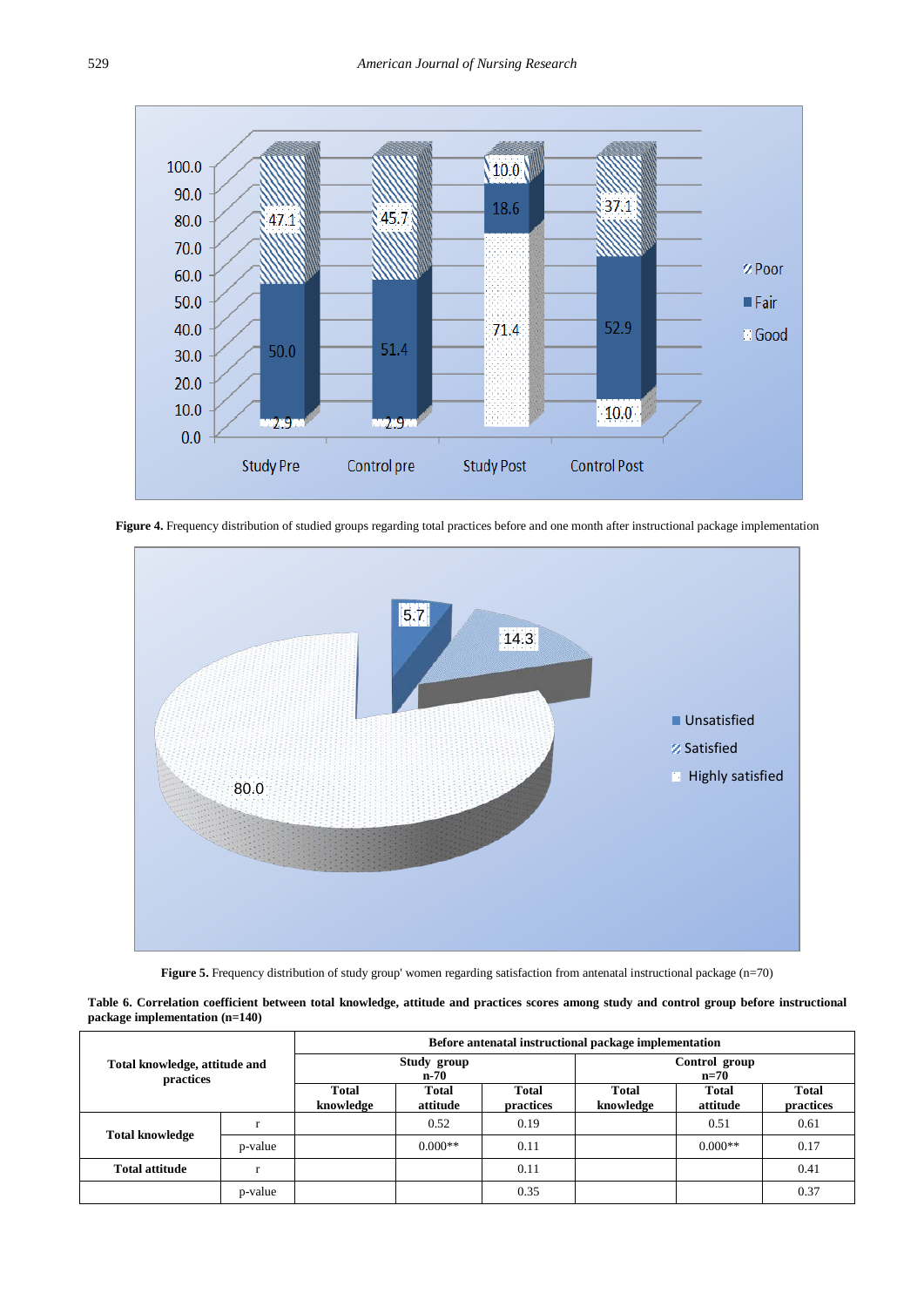<span id="page-11-0"></span>

|                                            |         | One month after antenatal instructional package implementation |                       |                           |                           |                   |                           |  |  |  |
|--------------------------------------------|---------|----------------------------------------------------------------|-----------------------|---------------------------|---------------------------|-------------------|---------------------------|--|--|--|
| Total knowledge, attitude and<br>practices |         |                                                                | Study group<br>$n=70$ |                           | Control group<br>$n=70$   |                   |                           |  |  |  |
|                                            |         | Total<br>knowledge                                             | Total<br>attitude     | <b>Total</b><br>practices | <b>Total</b><br>knowledge | Total<br>attitude | <b>Total</b><br>practices |  |  |  |
| <b>Total knowledge</b>                     |         |                                                                | 0.59                  | 0.35                      |                           | 0.61              | 0.54                      |  |  |  |
|                                            | p-value |                                                                | 0.06                  | 0.09                      |                           | $0.000**$         | 0.17                      |  |  |  |
| <b>Total attitude</b>                      |         |                                                                |                       | 0.04                      |                           |                   | 0.31                      |  |  |  |
|                                            | p-value |                                                                |                       | 0.72                      |                           |                   | 0.79                      |  |  |  |

**Table 7. Correlation coefficient between total knowledge, attitude and practices among study and control group one month after antenatal instructional package implementation (n=140)**

[Table 6](#page-10-0) clarifies that, before antenatal instructional package implementation there was a highly statistical significant correlation between total knowledge and total attitude scores among both study and control group before antenatal instructional package implementation. While there was no statistically significant correlation between total knowledge and total practices score among both study and control group before antenatal instructional package implementation.Also there was no statistically significant correlation between total attitude and total practices score among both study and control group before antenatal instructional package implementation.

[Table 7](#page-11-0) displays that, there was no statistical significant correlation between total knowledge and total attitude scores among study group and highly statistical significant correlation among control group one month after antenatal instructional package implementation. While there was no statistically significant correlation between total knowledge and total practices score among both study and control group one month after antenatal instructional package implementation. Also there was no statistically significant correlation between total attitude and total practices score among both study and control group one month after antenatal instructional package implementation.

# **4. Discussion**

Antenatal care provides an important opportunity for discussion between a pregnant women and a health care provider about health behavior during pregnancy and about recognizing complications that may arise during pregnancy. ANC personnel should also provide information on postpartum care, newborn care, breast feeding, signs of problems, and appropriate action to take. *[\[13\]](#page-14-4)*.

In this research the researchers attempted to examine the effect of antenatal instructional package on pregnant women' knowledge, attitude and practices. The findings of this research approved the research hypotheses.

Regarding socio demographic characteristics and obstetric history of the studied groups, the results revealed that there was no statistically significant difference between study and control group regarding socio demographic characteristics and obstetric history. This ensures that the two groups under the study were homogenous.

As regards the source of information about ANC, the results of current study showed that nearly one third of both study group and control groups had source of information from friends and families while minority of them had source of information from newspaper. These results agree with [\[17\]](#page-14-10) who conducted a study to assess knowledge and attitude of antenatal women about maternal nutrition attending a tertiary care centre and found that source of information for pregnant women was mainly family members (38%).

Knowledge is the understanding of any given topic. In the current study, it refers to a pregnant women's understanding of components of antenatal care ANC visits, smoking, alcohol intake, nutritional habits, exercises, clothes, tetanus immunization, investigations, danger signs of pregnancy, and minor disturbance with pregnancy [\[10\].](#page-14-1)

In relation to pregnant women's knowledge during ANC, the results of the present study showed that, there was no statistical significant difference regarding all knowledge items about antenatal care between the study and the control group before instructional package implementation. However, a highly statistically significant difference (p-values  $< 0.001$ ) was observed regarding all knowledge items about antenatal care between the study and the control group one month after instructional package implementation. This improvement in the study group's knowledge might be due to pregnant women's active participation and good communication with the researchers who helped them to acquire knowledge. Besides, instructional package plays a very important role in helping pregnant women to acquire knowledge regarding ANC.

The result of the present study is in congruent with [\[22\]](#page-14-11) who conduct a quasi-experimental study on effectiveness of self-instructional module on knowledge regarding antenatal care among primigravida women attending selected hospitals of Punjab and Haryana. The results showed that the intervention was useful in enhancing the knowledge about antenatal care. As well as, [\[23\]](#page-14-12) who study the effectiveness of self-instructional module on knowledge regarding selected aspects of safe motherhood among Primigravida women in selected hospitals, reported that there was a significant improvement in knowledge of primigravida women after the administration of selfinstructional module on safe motherhood.

These results are also matched with [\[24\],](#page-14-13) who studied the effect of health education intervention on knowledge and accessibility of pregnant women to antenatal care services in Edu, Kwara State, Nigeria and reported upward shift from pre-intervention mean of 71.08 to 93.33 postintervention mean in the experimental groups which implied the positive impact of health education intervention on the knowledge of pregnant women. Moreover, [\[25\]](#page-14-14) who study the effect of antenatal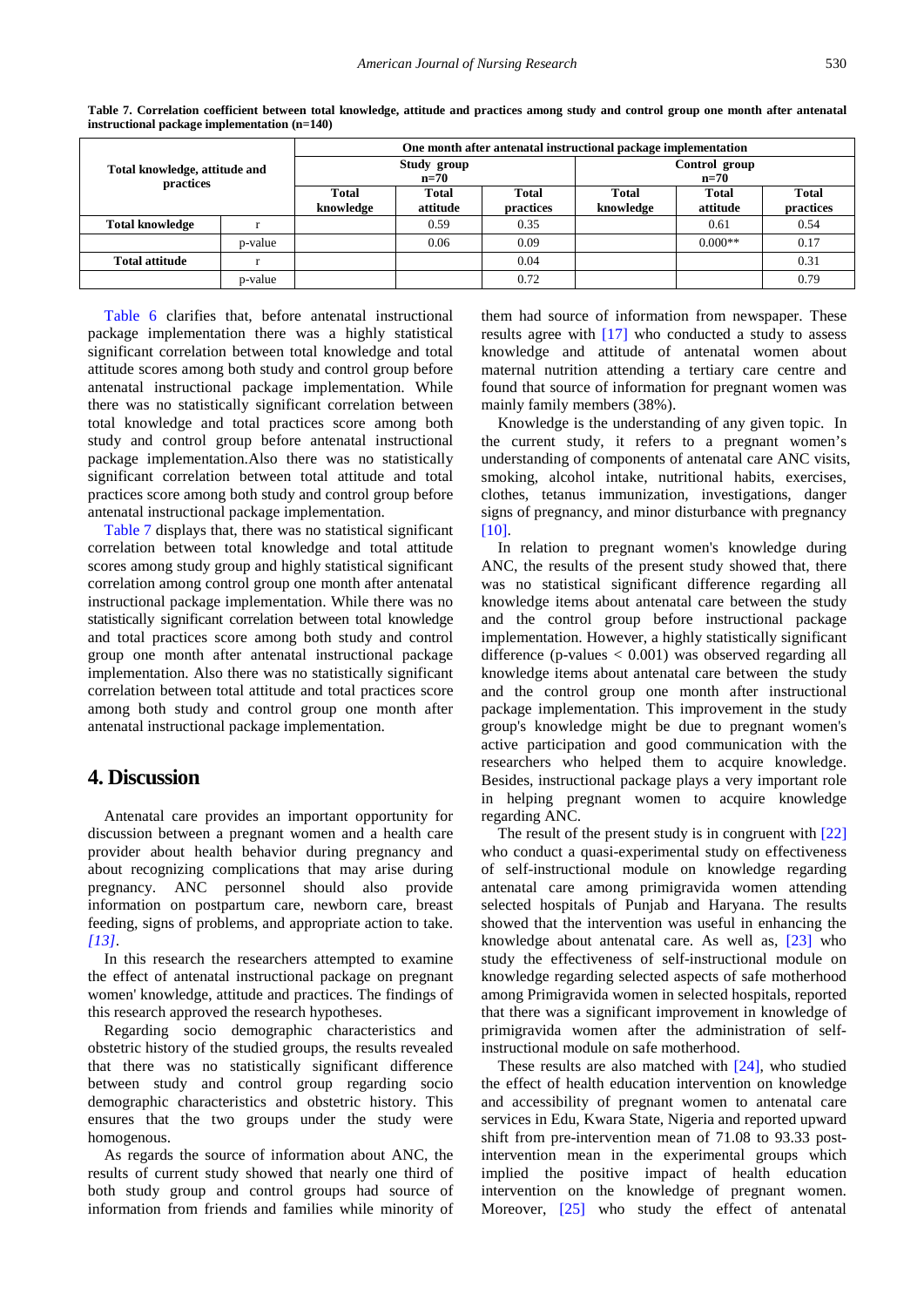educational guidelines on mother's knowledge pointed out that there was a significant improvement in antenatal knowledge level of the study group than those of the control group.

The present study revealed that there was a significant improvement of the studied women's knowledge regarding minor discomfort during pregnancy one month after instructional package implementation. This is in agreement with [\[26\]](#page-14-15) who conduct Pre-experimental one group pretest-posttest design on sixty antenatal mothers to examine Effectiveness of IEC (Information, Education & Communication) package on knowledge regarding minor ailments of pregnancy and its management among antenatal mothers at NMCH, Nellore, A.P. The results showed that the IEC package was effective in increasing the knowledge level of women regarding minor ailments of pregnancy. These findings are also supported by [\[27\]](#page-14-16) who conduct a quasi-experimental study on utilization of self-care practice guideline on relieving minor discomfort (Ailments) among new pregnant woman and revealed that, there was highly statistically significant improvement knowledge mean score; knowledge mean score was increased from 11.5 to 54.59 at post intervention

As regards knowledge about danger signs during pregnancy before and one month after instructional package implementation, The present study revealed significant improvement of women's knowledge about warning signs during pregnancy in the study group one months after instructional package implementation compared to the control group. These findings are in agreement with [\[28\]](#page-14-17) who conducted a quasi-experimental study on 120 women during their antenatal care visits at outpatient clinic in Zagazig University Hospitals to assess the effect of an educational program on pregnant women's knowledge about obstetric danger signs and results revealed that statistically significant differences were detected between total knowledge score about obstetrics danger signs at different time from health educational program implementation to the studied group.

In relation to knowledge about necessary investigations during pregnancy before and one month after instructional package implementation, The present study revealed significant improvement of women's knowledge about necessary investigations during pregnancy in the study group one months after instructional package implementation compared to the control group. This result is in agreement with [\[19\],](#page-14-8) who conduct a cross sectional survey between February and April 2011 to assess the knowledge, attitude and practice on antenatal care among the residents in three Orang Asli settlements in Jempol District, Negeri Sembilan, namely Kampung Sungai Cherbang, Kampung Sungai Sot and Kampung Sungai Lui and results showed that the level of knowledge regarding the importance of early antenatal care and screening test were poor.

The findings of the present study illustrated that both study and control groups showed lack of knowledge regarding diet system during pregnancy before instructional package implementation. These findings are in agreement with  $[17]$ , who conduct a cross sectional study on 850 antenatal women from August 2015 to February 2016 to assess knowledge and attitude of antenatal women about maternal nutrition attending a tertiary care centre. The results reported that only 22 % of

the women had good knowledge about nutrition during pregnancy and 82% showed willingness to acquire more information about maternal nutrition. On the other hand, the present study revealed that there was a significant improvement of the studied women's knowledge regarding diet system during pregnancy one month after instructional package implementation

Attitudes are emotional, motivational, perceptive and cognitive beliefs that positively or negatively influence the behavior or practice of an individual [\[29\].](#page-14-18)

Concerning pregnant women's attitude during ANC, the results of current study showed that, there was no statistical significant difference regarding all attitude items about antenatal care between the study and the control group before instructional package implementation. However, a highly statistically significant difference (p-values < 0.001) was observed regarding all attitude items about antenatal care between the study and the control group one month after instructional package implementation. The difference in health attitude score of pregnant women as reported can be linked to antenatal instructional package which is a more inclusive teaching as compared to usual health education given at antenatal clinic.

These findings are in agreement with [\[1\]](#page-13-0) who examines the effect of maternal health education on the health attitude of pregnant mothers attending ante-natal clinics in Anambra State, Nigeria. The result of the study showed effect of maternal health education on health attitude of mothers. The experimental group recorded a higher mean difference health attitude score  $(X = 11.93)$  than the control group  $(X = 1.23)$ . Hence, maternal health education enhanced pregnant mothers' health attitude positively.

As well as, [\[30\],](#page-14-19) who evaluate the effectiveness of selfinstructional module on knowledge and attitude regarding antenatal care among primigravida mothers in selected government hospital, Dehradun, Uttarakhand reported that the mean attitude score of pregnant women before intervention was 20.50 and the attitude level after intervention was 23.84 with statistical significant difference.The result findings disclose that there was an improvement in the attitude level among pregnant women regarding antenatal care.

Practices are defined as the observable actions of a pregnant woman that could affect her to go to the hospital for antenatal check-up [\[31\].](#page-14-20) Regarding pregnant women's practices during ANC, the results of the present study mentioned that, there was no statistical significant difference regarding all practice items about antenatal care between the study and the control group before instructional package implementation. However, a highly statistically significant difference (p-values  $< 0.001$ ) was observed regarding all practice items about antenatal care between the study and the control group one month after instructional package implementation. This improvement in study group's practices might be due to the fact that the pregnant women recognized the importance and availability of carrying out all the recommended instructions in the instructional package.

These results are in accordance with [\[32\]](#page-14-21) who examine effect of counseling intervention on women's knowledge, practices and lifestyle of fetal well-being among primigravida. The results showed that the majority of the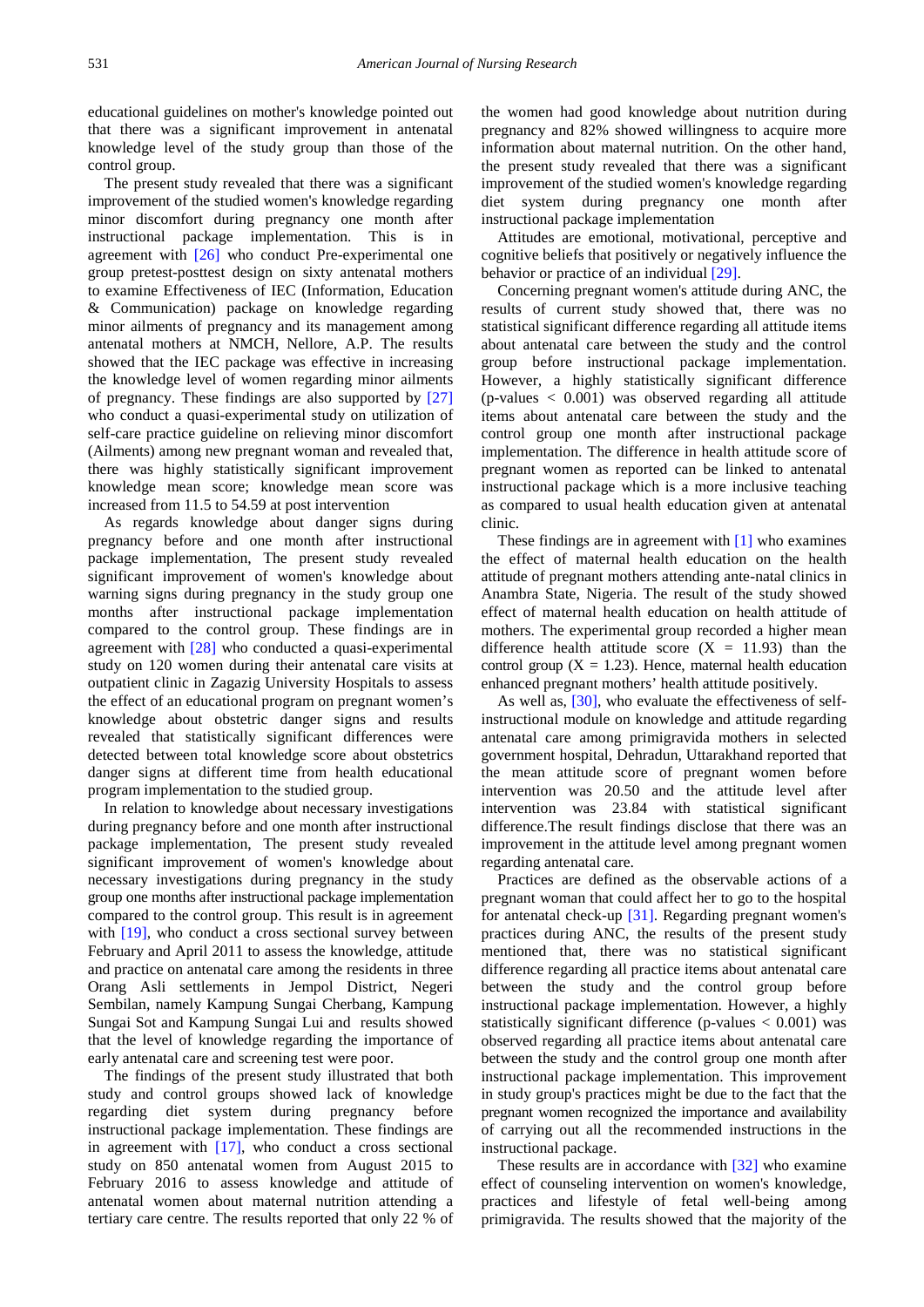women (96.6%) follow healthy life style practices after application of the intervention. In addition, [\[33\]](#page-14-22) who investigate the effect of an educational intervention on pregnancy: a cluster-randomized clinical trial, found that there was an increase in the prevalence of attitudes, and practices regarding pregnancy in the intervention group.

Satisfaction of pregnant women seeking help, is one of the most important qualitative indexes of health care provision, and has a very special importance in antenatal care. Satisfying pregnant women is achieved through satisfying their needs and expectations [\[12\].](#page-14-3)

Regarding satisfaction from ANC instructional package, the results of the current study revealed that more than two thirds of study group' women had highly satisfaction from the antenatal instructional package. This result agrees with [\[24\],](#page-14-13) who reported that pregnant women's satisfaction over the health education package delivered during their ANC visits.

Concerning correlation coefficient between total knowledge, total attitude and total practices scores, the results showed that before antenatal instructional package implementation there was a highly statistical significant correlation between total knowledge and total attitude scores among both study and control group. While there was no statistically significant correlation between total knowledge and total practices score among both study and control group before antenatal instructional package implementation. Also there was no statistically significant correlation between total attitude and total practices score among both study and control group before antenatal instructional package implementation.

On the other hand, the results showed that there was no statistical significant correlation between total knowledge and total attitude scores among study group and highly statistical significant correlation among control group one month after antenatal instructional package implementation. In the researchers point of view this ensure that pregnant women in the study group acquired correct knowledge which in turn affect their attitude positively. While there was no statistically significant correlation between total knowledge and total practices score among both study and control group one month after antenatal instructional package implementation. Also there was no statistically significant correlation between total attitude and total practices score among both study and control group one month after antenatal instructional package implementation

These findings are supported by [\[34\]](#page-14-23) who study Knowledge, attitude, and practices of pregnant women towards antenatal care in primary healthcare centers in Benghazi, Libya and mentioned that the level of overall knowledge had a significant direct correlation with the practices towards antenatal care  $(r=0.228, P\leq 0.001)$ , whereas it had an insignificant correlation with the attitude  $(r=0.029, P=0.619)$ .

# **5. Conclusion**

Based on the findings of the current study; the study concluded that research hypotheses are supported and the antenatal instructional package had appositive effect on improvement of pregnant women' knowledge and in turn attitude and practices were also improved in study group compared to control group and this support the first hypothesis. Also the majority of pregnant women in the study group were satisfied with the antenatal instructional package implementation and this support the second hypothesis.

# **6. Recommendations**

Based on the findings of the current research, the following recommendations are suggested:

- From time to time, the antenatal instructional package should be restructured and reviewed to meet up with the health needs of the pregnant women.
- From the finding that antenatal instructional package is significant in influencing maternal knowledge, health attitude and health practices; the researchers recommended that antenatal instructional package must be seriously upheld in every antenatal clinic.
- Pregnant women satisfaction surveys should be carried out routinely to improve the quality of antenatal care services.

Further research:

- Replication of the study on large representative probability sample is highly recommended in different maternity hospitals to achieve more generalization of the results.
- Further studies should be conducted to incorporate the views and responses of health care providers, as the study only depended on the responses of pregnant women.

# **References**

- <span id="page-13-0"></span>[1] Nwankwo, C.U., Okafor, J.O., Makachi, M.C., Anieche, J.E., Chiejina, E.N., et al., (2016). Effect of maternal health education on the health attitude of pregnant mothers attending ante-natal clinics in Anambra State, Nigeria. IOSR Journal of Nursing and Health Science. 5(1): 56-63.
- <span id="page-13-1"></span>[2] Shafqat, T., Fayaz, S., Rahim, R., and Saima, S., (2015). Knowledge and awareness regarding antenatal care and delivery among pregnant women. J Med Sci 23(2): 88-91.
- <span id="page-13-2"></span>[3] Pierre-Marie, T., Gregory, H., Maxwell, D.I., Robinson, E.M., Yvette, M., et al., (2015). Maternal mortality in Cameroon: A university teaching hospital report. Pan African Medical Journal. 2015; 21:16. Available at: http://www.ncbi.nlm.nih.gov/pmc/ articles/PMC4561158/. Accessed September, 23 2018, 10Am.
- <span id="page-13-3"></span>Bande, M. I., Chutiyami, M., Shehu, U., and Garba, M. S., (2018). Effects of Socio Demographic and Institutional Factors on Utilization of Antenatal Care Services among Pregnant Women in Damaturu, Yobe State, Nigeria. International Journal of tropical disease & Health. 29(2): 1-9.
- <span id="page-13-4"></span>[5] Muyunda, B., Makasa, M., Jacobs, C., Musonda, P., and Michelo, C., (2016). Higher Educational Attainment Associated with Optimal Antenatal Care Visits among Childbearing Women in Zambia. Front. Public Health 4:127.
- <span id="page-13-5"></span>[6] World Health Organization. (2017). World Health Statistics. (2017). Available at: www.who.int/gho/publications/world\_health\_statistics/2014/en/. Accessed August, 20 2018, 11Am.
- <span id="page-13-6"></span>[7] Wolderufael, T.S., (2018). Factors Influencing Antenatal Care Service Utilization Among Pregnant Women in Pastoralist Community in Menit-Shasha District, Ethiopia.Int J Med Res Health Sci 2018, 7(5): 143-156.
- <span id="page-13-7"></span>[8] Bank, T.W., (2013). Trends in Maternal Mortality: 1990 to 2013.